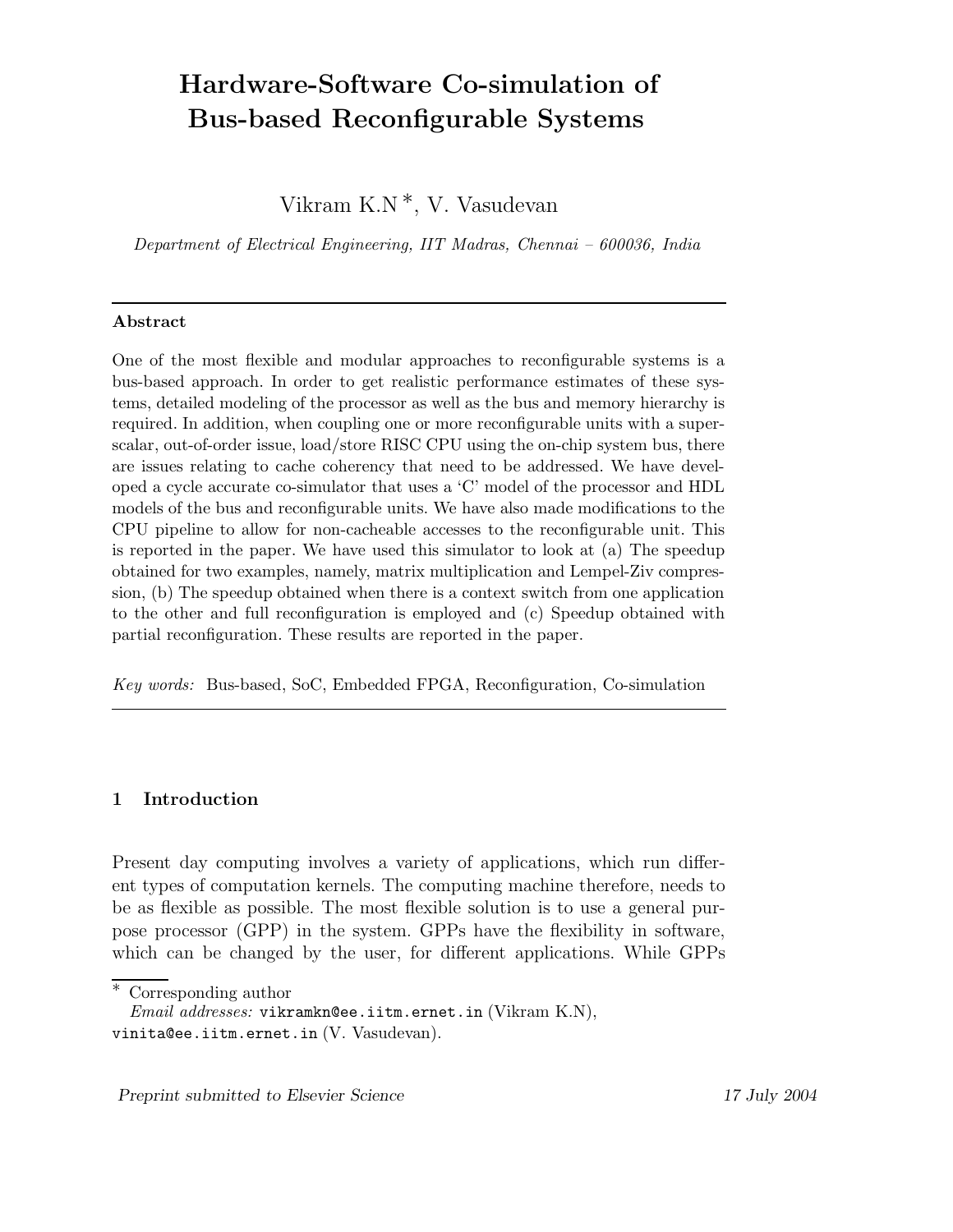serve well with their inherent flexibility, the computation time incurred by them for many applications is very large. To overcome this shortcoming, the trend has been to extend the microprocessor architecture with reconfigurable hardware [1]. The literature reports several ways of coupling reconfigurable hardware to a processor [2]. OneChip [3] and Chimaera [4] incorporate the reconfigurable unit (RU) as a functional unit (FU) in the processor pipeline. They have custom instructions that are used for configuring the RU and starting RU execution. Pipeline interlocking schemes are employed to take care of data dependencies. The RU gets data either from the processor register file or directly from memory. Garp [5], REMARC [6], Morphosys [7] and Zippy [8] have the RU as co-processor. The co-processor interface provides a low latency, high bandwidth connection between the processor and the RU. Even in this case, custom instructions are required to be added to the CPU. The role of custom instructions here is to either send an opcode to the co-processor or to write data/control information to the co-processor. Some co-processors accept an opcode, decode it and execute the instruction [6,7]. In this case, pipeline interlocking has to be done. Others co-processors perform execution based on some control information written by the processor, into a co-processor register [5,8]. Here, either pipeline interlocking is done [5] or the user code explicitly polls a co-processor register to determine if execution has finished [8]. The coprocessor either gets data from the processor, or it fetches data by itself, from the data cache or directly from memory.

Another model for coupling the RU to the CPU, is the bus-based approach. In the bus-based approach, the RU does not have direct access to the processor. No custom instructions are added to the processor, to control the RU. The RU is instead controlled over a bus, which until recently has been only on the same board as the CPU. The bus is used to connect the various components of the system, to the CPU. Traditionally, due to bandwidth and latency constraints imposed by the bus, attaching RUs on the bus has been feasible only if the computation to memory bandwidth ratio is high. So, the attached RUs are restricted to a small class of applications that satisfy this requirement. An example is stream-based multimedia processing, tackled by PipeRench [9].

Nowadays, with decreasing transistor size and increasing logic density on silicon, the CPU, hardware accelerators, peripherals and system memory exist on the same die, giving rise to the so-called "System-on-a-Chip" (SoC). In SoCs, the bus resides on-chip, alongwith the processor and other components. This bus does not have the bandwidth and latency constraints seen traditionally in the on-board bus. The bus-based approach for attaching RUs is the most flexible and modular approach for SoC systems. The processor resides as a master on the bus and the RU is attached to the bus as master or as a slave. All the RUs reside on a single, partially reconfigurable fabric (embedded FPGA or e-FPGA [10]). The RU interface to the bus is fixed, irrespective of the processor. In addition, there is no limitation on the number of RUs attached to the bus, other than the limitation imposed by the bus decoder and area of e-FPGA. This allows the number of active RUs sitting on the bus to be varied dynamically, by partial reconfiguration of the e-FPGA. Borgatti et al [10] have recently developed a reconfigurable system, featuring an e-FPGA, interfaced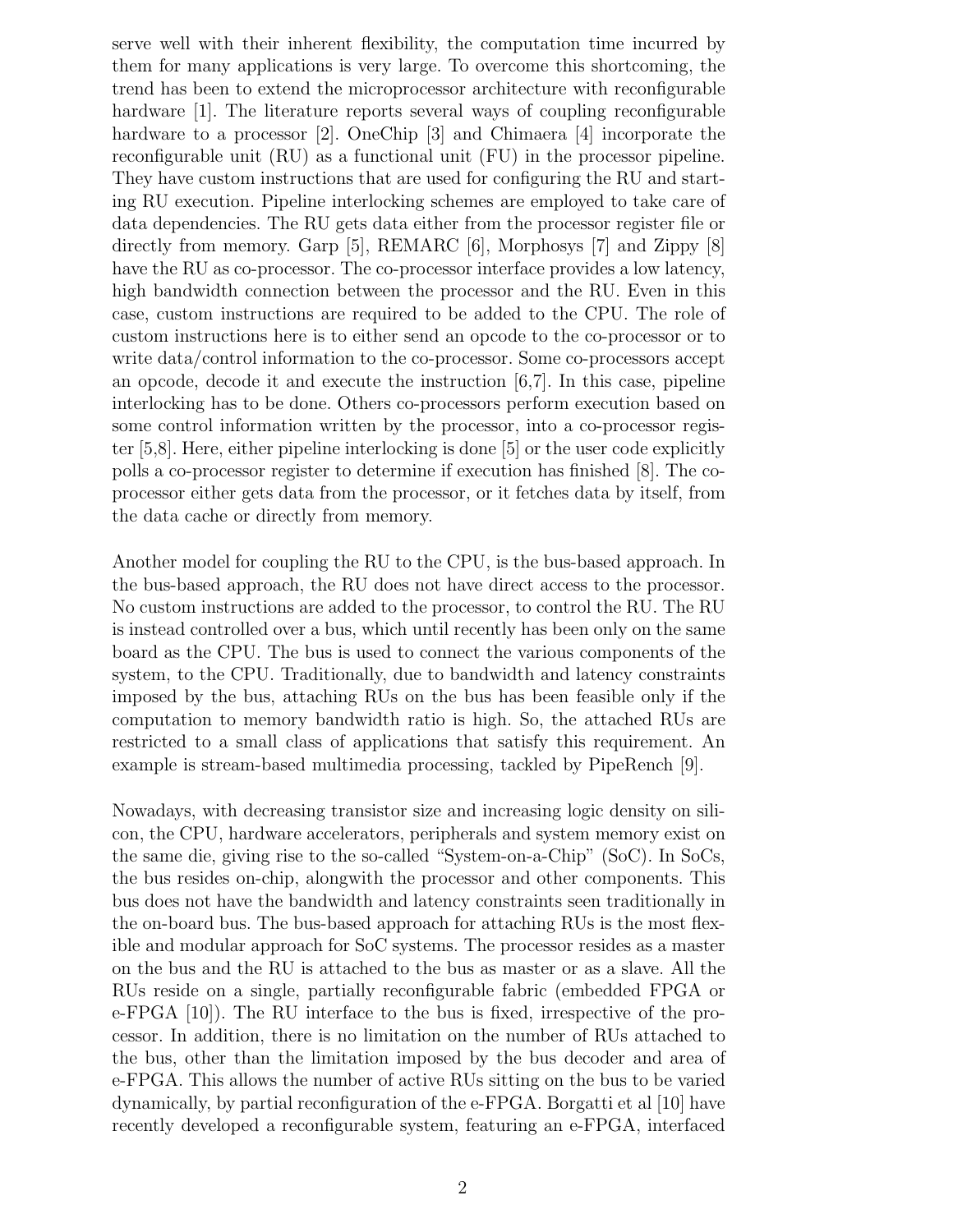to the processor using the on-chip AMBA AHB [11] bus. Bondalapati and Prasanna [12] cite two recent commercial examples of RU coupled to the CPU using the bus-based approach. One is the Chameleon Systems reconfigurable processor. In the Chameleon architecture, a 32-bit ARC processor is linked to different components of the chip by the on-chip RoadRunner bus. The other example is that from Xilinx [13]. Xilinx has released the Virtex-II Pro FPGA, which houses an embedded PowerPC 405 core. The processor block is compliant with CoreConnect bus architecture. Like AMBA, this bus architecture comprises of a high performance bus and a peripheral bus.

In order to get realistic estimates of the performance of bus-based systems, we need a cycle accurate simulator along with detailed models of the bus/memory hierarchy. This is because, the estimation of cycle count in the bus based system is difficult since it depends on the number of modules attached to the bus. Also, if bus accesses are cached by the bus masters, the accesses cannot be accurately modeled at a high level of abstraction, due to the very nature of unpredictability introduced by caching. Several cycle accurate simulators have been developed for coprocessor/ functional unit based reconfigurable systems [3,8,4,5,7], but we have not seen detailed simulations of bus-based systems. A SystemC model of a bus-based reconfigurable system has been reported [14], but simulation has been done at a relatively high level with no detailed models of bus/memory hierarchy.

Besides the bus/memory hierarachy, there are also issues relating to the coupling of one or more RUs to a superscalar out-of-order processor that need to be addressed. Since the RUs are attached to the bus, they are memory mapped and all accesses from the processor to the slave will be cached. This is not desirable, since the slave can change the contents of the addressed locations, giving rise to the "stale data" problem that occurs when there are I/O systems or in multiprocessor systems [15]. The problem can be resolved either by using the OS or by adding extra hardware. Using the OS results in a performance penalty and adding extra hardware is not desirable.

In this paper we have addressed these two issues. To study the performance of bus based systems, we have developed a cycle accurate hardware-software co-simulator with detailed models of the bus/memory hierarchy. The CPU is modeled in 'C' and the bus and RUs are modeled in HDL. The cycle-accurate MASE simulator [16] has been modified and used to simulate the CPU. The AMBA [11] is a widely used open specification [17] bus for SoC systems. A synthesizable VHDL model is available for the AMBA bus. This was used to model the bus. The RUs can be modeled either in C or in HDL, within our framework. We model the RUs in HDL, since this allows us to easily attach off-the-shelf HDL models or IP cores to the bus. To avoid the "stale data" problem, the address range corresponding to the RUs is marked noncacheable(NC). Since the processor is a superscalar out-of-order CPU, issues related to the out-of-order execution property arise. These problems and the modifications required in the CPU pipeline are detailed in this paper.

Using the simulator, we have looked at the performance of two benchmarks -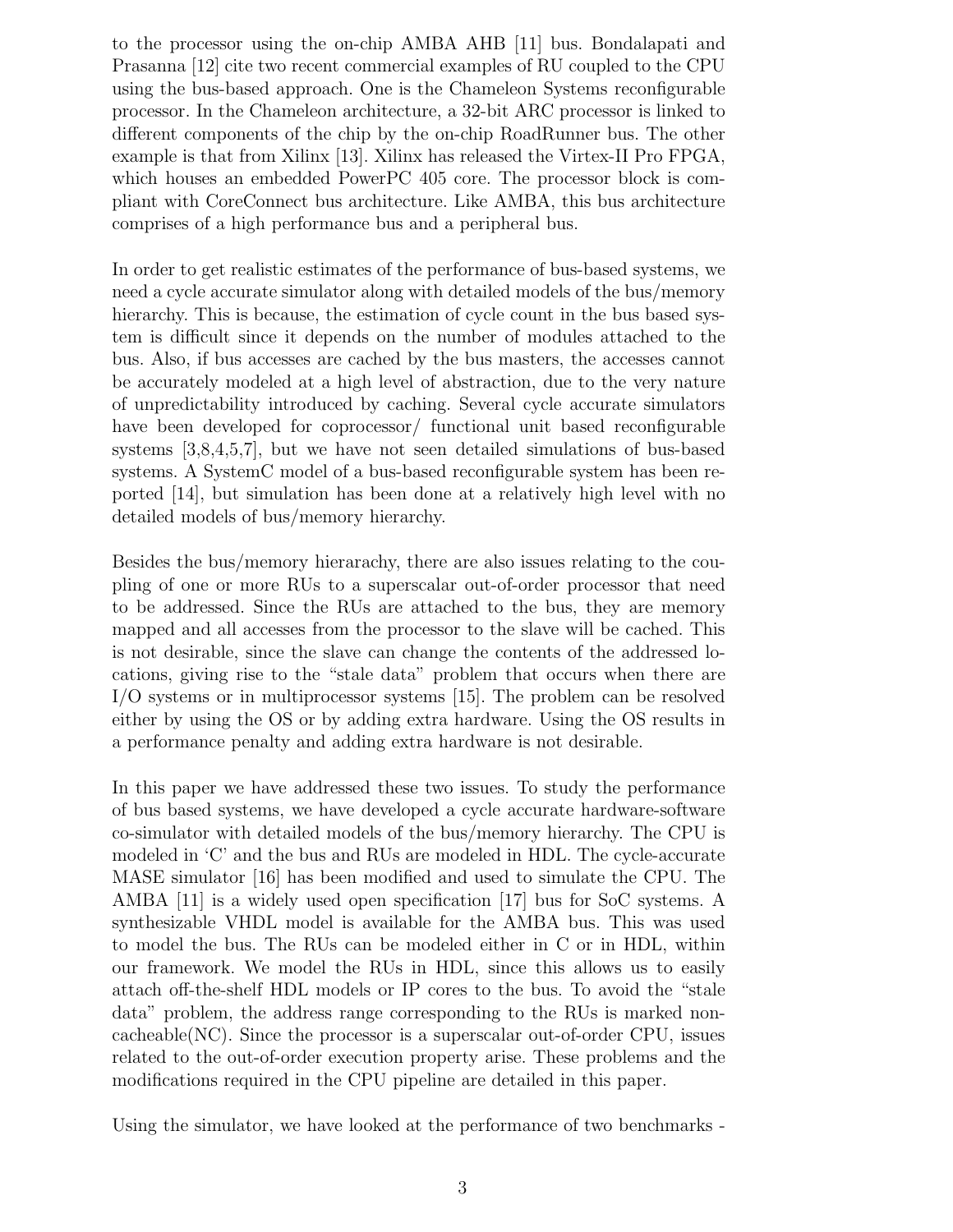matrix multiplication and Lempel-Ziv (LZ77) compression. In order to make it worthwhile to have dynamic reconfigurability, we need to look at the speedup that can be obtained with one/both RUs on the bus. Assuming that the configuration data is pre-loaded, we look at the speedup that can be obtained for (a) matrix multiplication with different sizes for the matrices and (b) LZ77 compression for different input data sizes. These results are reported. To study the performance of dynamically reconfigurable systems, we have looked at two cases - (a) The base configuration is LZ77 and the eFPGA is completely reconfigured to do matrix multiplication. (b) The base configuration is LZ77 and the e-FPGA is partially reconfigured to do matrix multiplication using a smaller RU. These results are also reported. Case (a) corresponds to the class of multi-context dynamically reconfigurable systems [18] whereas case (b) corresponds to partially reconfigurable [19] systems. The time required for reconfiguration is obtained using the configuration data sizes for Xilinx Virtex XCV-1000.

This paper is organized as follows. In Section 2, the processor model, bus model, processor interaction with the RU and the reconfiguration model are described. This section also details the issues involved in interfacing the processor to the bus. Section 3 describes the co-simulation environment, along with some details of the hardware-software synchronization. A brief review of various approaches for hardware-software co-simulation is also included. Section 4 presents simulation results and Section 5 concludes this paper.

## 2 System model

The system model is diagramatically depicted in Figure 1. It comprises of a superscalar CPU core as the bus master, a memory controller and multiple RUs interfaced as slaves on the bus. All the slaves on the bus are memory-mapped. The interaction between the CPU and the RU is through control and status registers. In addition, we have assumed that each RU has registers/memory to hold the data required for computation and the results of the computation. All these registers are memory mapped. In this section, we describe the various components of our system.

#### 2.1 The processor model

Cycle-accurate 'C' simulators for processors are available: RSIM [20], SimpleScalar [21], MASE [16] etc. SimpleScalar has been used in the past for simulations of co-processor/FU based systems  $[3,4,8]$ . However, we have chosen MASE to model the processor. It is an extensible, parameterizable processor simulation tool suite that simulates a superscalar, out-of-order issue CPU with a Programmable Instruction Set Architecture (PISA), resembling MIPS. It supports multilevel, parameterizable caches. Compared to SimpleScalar, MASE has provisions to accomodate unknown/variable memory access la-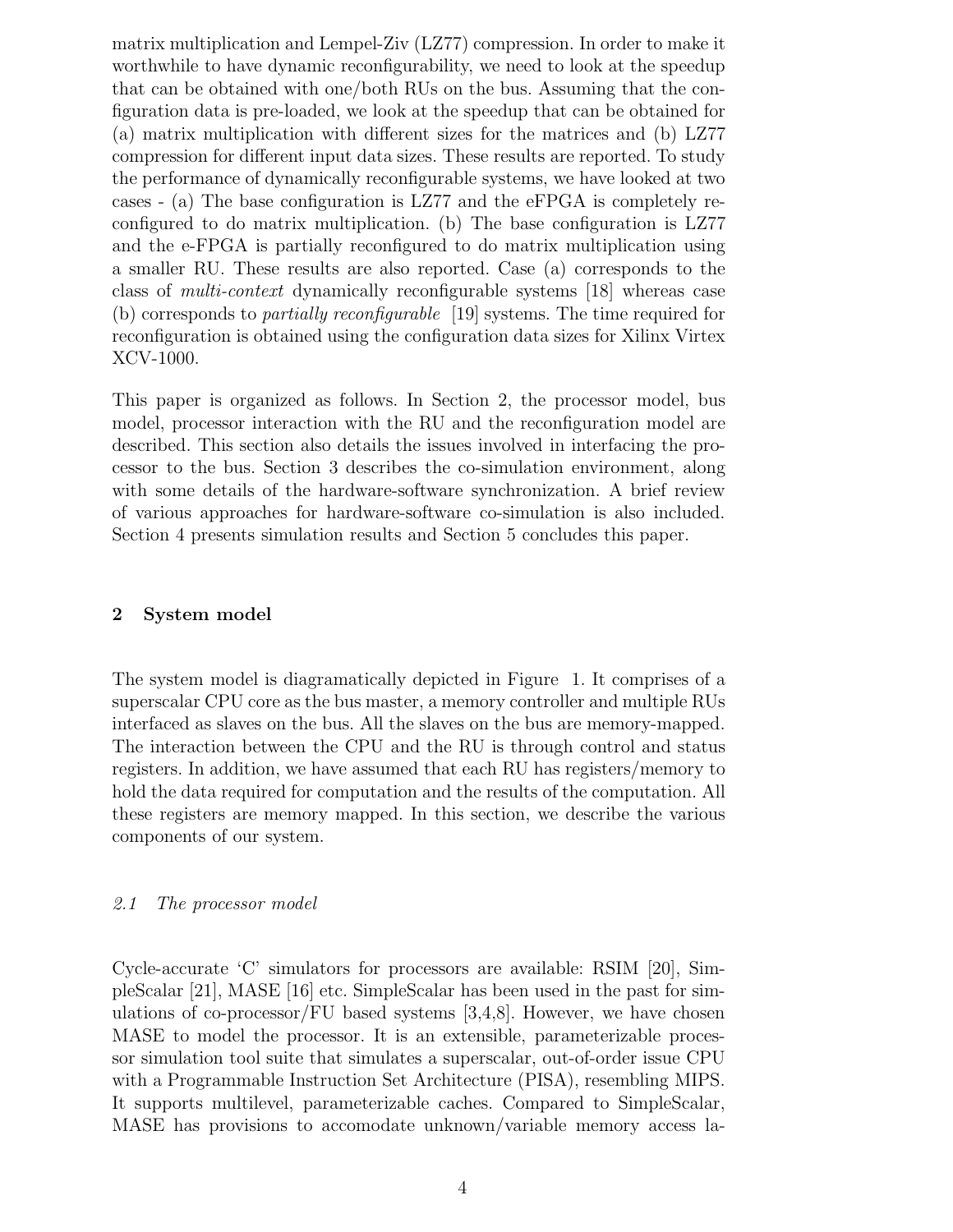

Fig. 1. System model of our simulation environment

tency. This makes it more amenable to interfacing it to a bus, since bus access times are not fixed. Moreover, in MASE, the pipeline operates on live data, rather than doing an in-order execution with just modeling the out-of-order execution latency. This feature is important for simulating non-cacheable accesses to the bus. Although both these features are present in RSIM, MASE also allows adding new instructions by way of annotation of existing instructions, without modifications to the compiler/assembler. This is an attractive feature, since reconfigurable systems generally require adding new intructions to the processor. In addition, the compiler chain used for MASE are the GNU tools, which are open-source.

# 2.1.1 Modifications required in the processor pipeline for non-cacheable access to the RUs

The CPU architecture is a load/store architecture, so all memory accesses are through load and store instructions only. All processor accesses to memory go through the cache system, first through the L1 cache and then through the L2 cache. The L2 cache interfaces to the AMBA bus. So all memory accesses are through the bus. Since the slaves are all memory mapped, all accesses from the processor to the slave will be cached. As explained in the introduction, this is not desirable. We have therefore, marked the address space corresponding to the RUs as non-cacheable. We have modified the operation of the pipeline, by giving the load/store unit direct access to the bus. This essentially allows non-cacheable (NC) access to the slaves. If the processor is a scalar CPU with in-order execution, the pipeline can stall till the NC access completes [22]. However, if the processor is a superscalar CPU, issues related to the out-of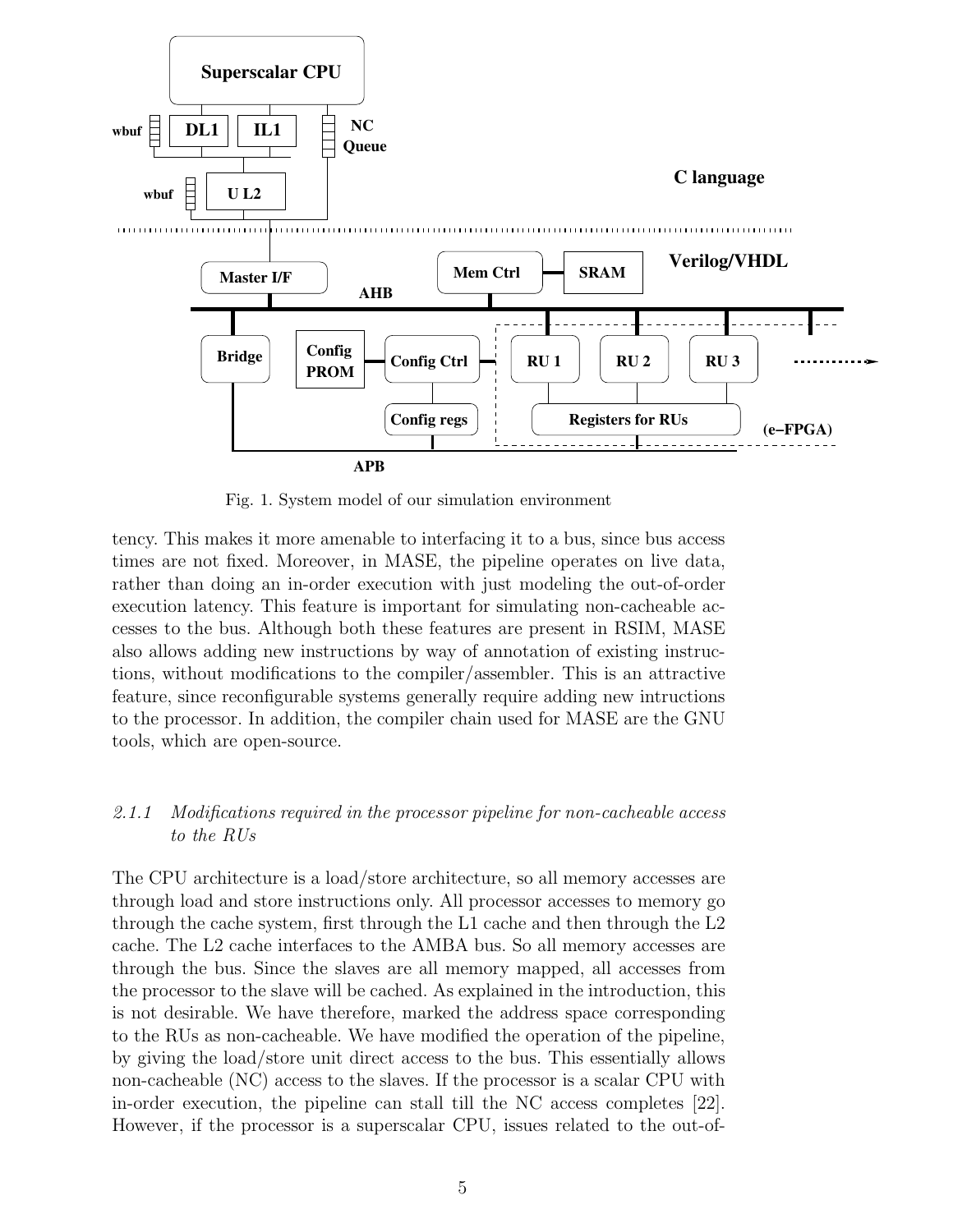order execution property arise. The different cases where the problem could arise are:

- (1) NC load after NC store to different address: As we shall see in section 2.3, the processor typically writes to a control register in a slave, followed by reading a status register, i.e, the program code will have a store to an NC address, followed by a load from another NC address. Due to out-of-order execution, it is possible for the NC load to occur before the NC store, since the addresses are unrelated. This is undesirable for NC accesses. We need consecutive NC store and NC load to execute in program order.
- (2) NC load after NC store to same address: In case the program has a store to an address immediately followed by a load from the same address, the CPU in MASE prevents a read after write (RAW) hazard by performing a store forwarding, using the load-store queue (LSQ). In case the address is NC, it is possible for the addressed location contents to change between the store and load, since the location is in a slave. In such cases, the store forwarding should be prevented and the two instructions must be serialized, i.e, executed in program order. Also, the compiler should not make optimizations by storing a local copy of the stored value, to be used by the load.
- (3) NC store after NC store to same address: In this case, we must ensure that the compiler does not optimize the two stores into a single store.
- (4) NC load after NC load from different address: An NC load following an NC load can execute out of order. This normally does not pose any problem. But there is one case that needs to be taken care of. This generally happens in the case of branch misprediction. The user code might have a small loop that checks the status register in a slave, and remains in the loop till the status register gets a particular value, say B. Right after the loop, the program code might read a set of result registers. Only after the result registers have the correct value, the status register will change its value to B. But in case a branch misprediction occurs, the result register might be read speculatively, before the status register is set to B, so a wrong result value is read. But by the time the status register-read in the loop executes, the status register might be set to B. In that case, the CPU assumes that the the branch prediction was actually correct, and wrongly marks the speculatively executed instruction as non-speculative. As a result, a wrong result value is used. This should be prevented.
- (5) NC load after NC load from same address: This is a case of Read after Read (RAR) hazard. Out of order execution normally does not cause any problem. We must ensure that the compiler does not optimize the two loads into a single load.

We have modified MASE to cater to these aspects. Any load or store operation falling in the address range meant for a slave, is recognized as an NC access. The NC request is then directly forwarded to the bus, through a queue, seen in figure 1. The queue helps in preventing the load/store units from stalling due to NC accesses. NC requests to the bus are given higher priority compared L2 cache requests to the bus, since data transfers sizes for NC transfers do not exceed eight bytes (corresponding to double word load/store instructions).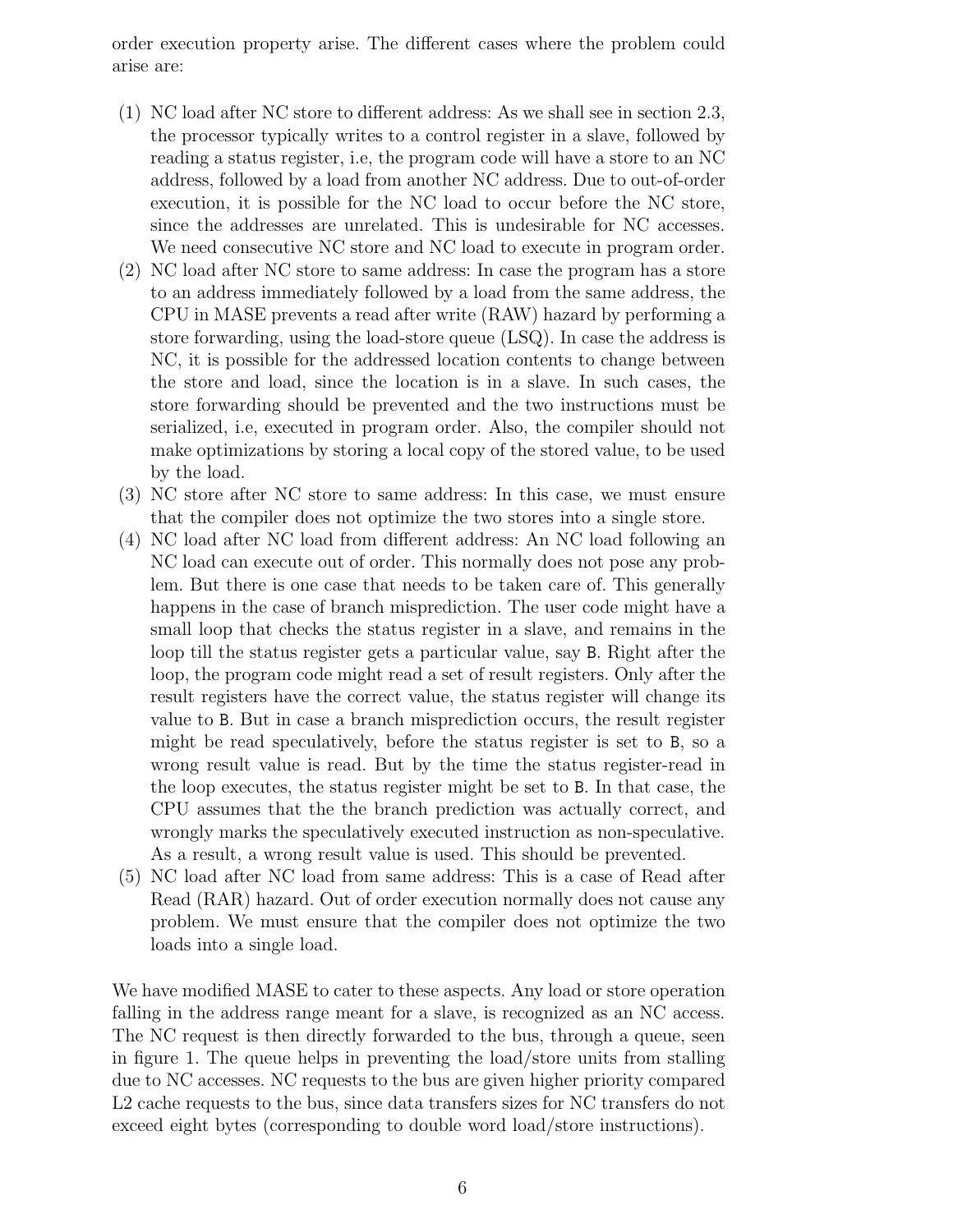The user C code should have all NC addresses marked as volatile. This prevents compiler optimization of NC accesses and also ensures that all NC accesses are in the same order as present in the user code.

The changes to MASE (if any), regarding the ordering of the NC accesses are given below. No modifications in this regard are made to the L1 or L2 cache.

- (1) NC load after NC store to different address: The processor pipeline has been modified so that no NC load instruction can issue till all outstanding NC stores commit, irrespective of the locations addressed by those instructions. This can affect the performance, but it is a necessary aspect to ensure correct operation.
- (2) NC load after NC store to same address: Store forwarding is prevented when an NC load follows an NC store to the same address, by modification  $#1$ .
- (3) NC store (load) after NC store (load) to (from) same address: All NC addresses are marked as volatile, in the user C code. This ensures that consecutive NC stores (loads) to (from) same address are not optimized to a single NC store (load).
- (4) NC load after NC load from different address: We take care of this case in the user code itself, without changing the pipeline. In case an NC load following an NC load to a different address needs to be serialized, a dummy store to an NC location is inserted between the two loads, in the user program code. Due to modification  $#1$ , the second load then executes only after the dummy store executes. Since a store executes only in the commit stage while the store instruction retires, the dummy store will be executed only after it is marked as non-speculative. This ensures that the second load is also executed non-speculatively.

# 2.1.2 Memory Model

The MASE memory model employs two levels of caches, by default. It is possible to add any number of cache levels to the simulator. All the caches employ a write-back and write-allocate-on-miss caching strategy. The memory model in MASE has several limitations, especially when interfaced to a cycleaccurate bus. We have modified the memory model in MASE, to make it more realistic. The modifications are:

- (1) Finite size write buffers are added for L1 data cache and L2 unified cache. The size of the write buffer is a command line parameter, in terms of the number of cache lines it can hold. Whenever a cache miss occurs, the write buffer is checked for a hit.
- (2) A common bus is modeled between L1 and L2 cache levels. This common bus is shared by the L1 instruction and data caches, in accessing L2 cache. Data cache accesses are given higher priority. Within the data cache, read accesses normally have higher priority, to ensure lesser cache miss penalty. In case the write buffer gets full, the write access is given higher priority.
- (3) The caches are made more realistic by modeling roughly the actual oper-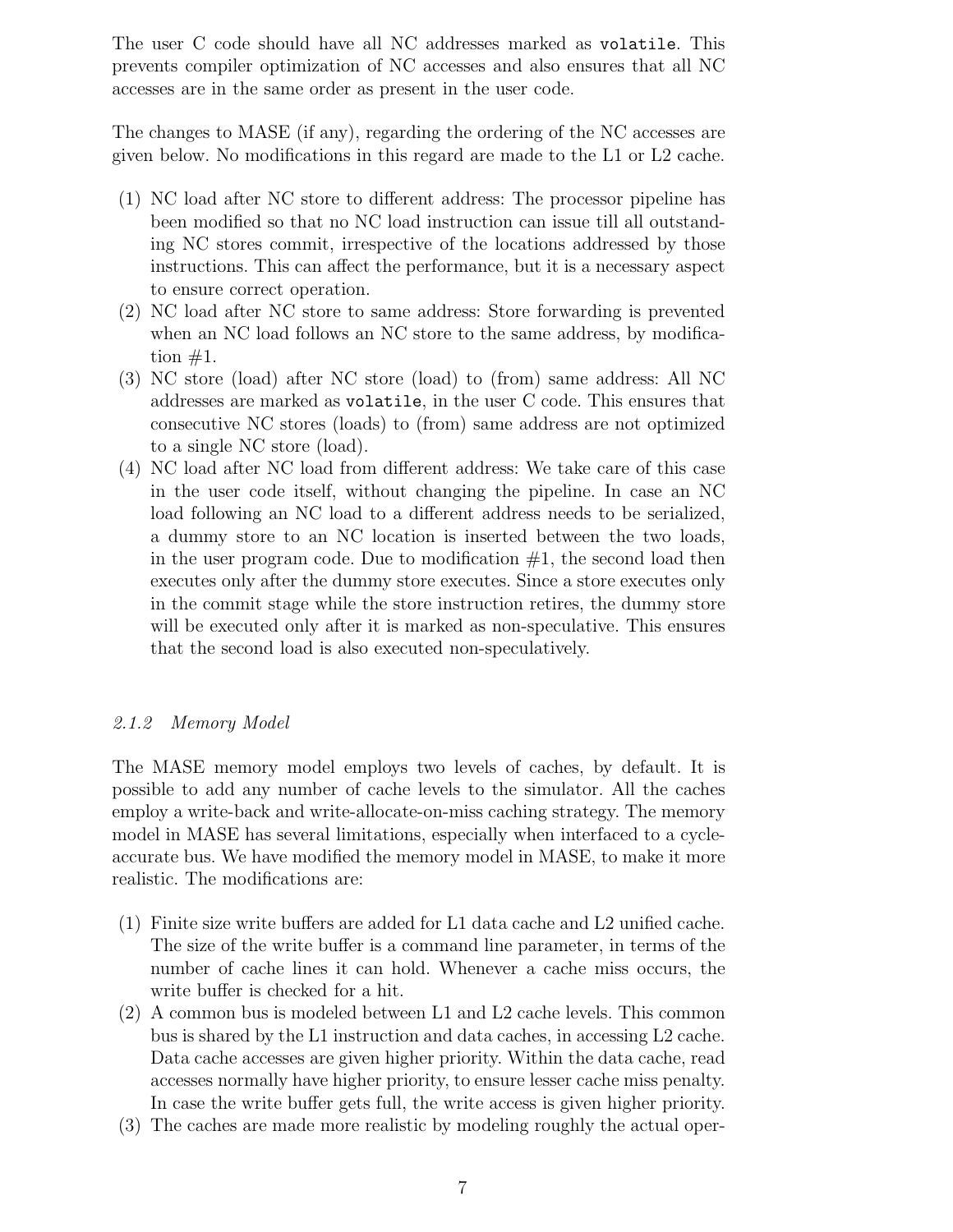ations that occur in the cache. On a cache miss, cache line status is not updated by a latency value returned immediately from the lower level cache or memory. Instead, the cache data structures are updated every cycle, based on whether the lower level has completed the requested operation. Such a modeling is helpful while interfacing the L2 cache to a cycle-accurate bus. This takes care of unknown access times caused by the bus arbitration.

(4) The caches are converted, from being completely non-blocking, into partially blocking caches. They can sustain only one cache miss at a time, but can serve multiple hits under a miss.

#### 2.2 The bus model

As an example for a bus, we have chosen the Advanced Microcontroller Bus Architecture (AMBA) [11]. This is an open specification for SoC systems [17]. A synthesizable VHDL model for the AMBA is available.

The AMBA comprises of two components. One is the Advanced High-performance Bus (AHB), meant to act as a high performance system backbone bus. This bus supports high bandwidth data transfer. System components attached to this bus can be either masters or slaves. Another component of the AMBA is the Advanced Peripheral Bus (APB). APB is optimized for mimized power consumption and reduced interface complexity. Typically, low bandwidth peripherals and registers are attached to the APB as slaves. The APB is interfaced to the backbone AHB, through an APB bridge. The APB bridge is a slave on the AHB and the only master on the APB.

The processor acts as a master on the AHB. For the processor, we have developed a master interface to the AHB, in HDL. This interface accepts bus requests from the processor model and translates them to AHB protocol signals.

#### 2.3 Processor-RU interaction

As mentioned in the beginning of this section, we have modeled all RUs as slaves on the AHB bus. To enable interaction between the processor and the various RUs, the RUs have status and control registers, addressable by the processor. The RUs also hold input and output buffers or FIFOs, to hold the input data and the computed result, respectively. These buffers, as well as the status and control registers, are memory mapped. The processor takes care of transferring data to the RU, enabling the RU for computation and reading back the result data. The typical sequence of operations is outlined below:

(1) Processor writes data to the RU input buffer. The processor also writes other information into the RU, such as data size.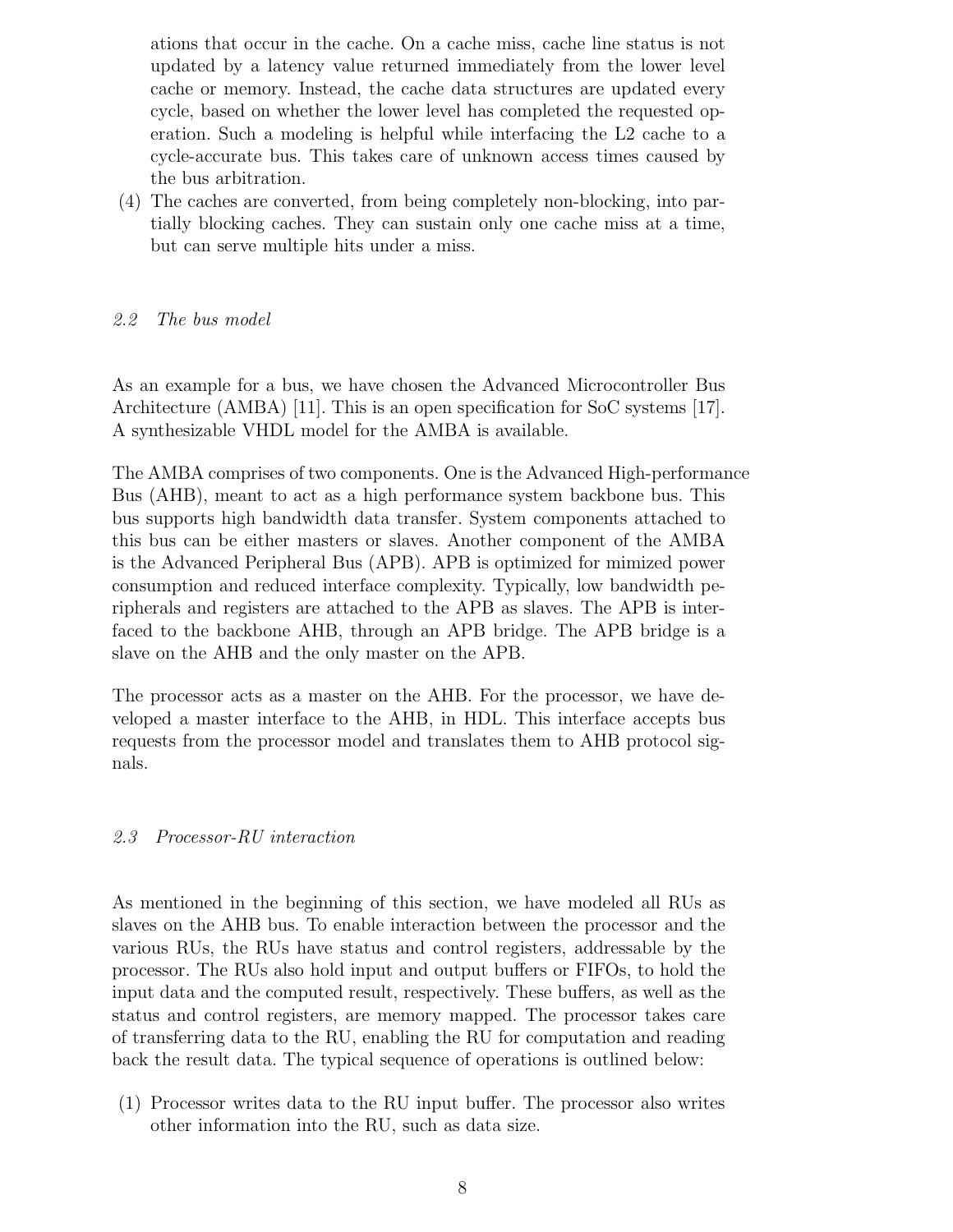- (2) Then the processor writes to a control register in the RU, to start RU execution.
- (3) The processor polls the status register of the RU, waiting for completion of RU execution. When RU completes its execution, it changes the status register value.
- (4) After RU execution, the processor reads back the result data from the output buffer of the RU.

Each RU is allocated an address range for access. This address range information is required in the processor model, for recognizing the slave accesses as non-cacheable. So the information is hardcoded in the processor model. This information is also hardcoded in the bus decoder. This hardcoded information determines the number of RUs that can be active on the bus at a given time. The user code also should have knowledge of the address range allocation to slaves.

## 2.4 Reconfiguration model

As is the case with most reconfigurable systems, we have assumed that the configuration data for all the RUs is present in a separate configuration PROM. Data transfer between this memory and the e-FPGA is via a separate 32-bit bus. This is shown in figure 1. Once reconfiguration is initiated, configuration data is transferred at the rate of one word every clock cycle. The clock for reconfiguration is assumed to be the same as the system clock. The processor is solely responsible for initiating any reconfiguration process, but actual data transfer is controlled by a separate configuration controller. The configuration controller is responsible for generating the address and control signals for the e-FPGA. It has status and control registers visible in the processor address space. A typical sequence of operations for full reconfiguration (Section 4.3) is given below. For purpose of illustration, two functions F-1 and F-2 are assumed to be separately mapped to the e-FPGA as RU-1 and RU-2, respectively.

- (1) Processor executes function F-1 on RU-1, as outlined in Section 2.3.
- (2) Processor writes to control register of configuration controller, to initiate full reconfiguration of e-FPGA, into RU-2.
- (3) The processor keeps polling the status register of the configuration controller, waiting for completion of reconfiguration. The controller changes the value of the status register, on completion of reconfiguration.
- (4) Processor executes function F-2 on RU-2.

During full reconfiguration, the e-FPGA cannot perform any useful computation. Normally, any computation done by the processor is complemented by that done on the e-FPGA. As a result, during full reconfiguration, the processor is also not involved in performing useful computation. This is evident in the sequence of operations presented above. However, during partial reconfiguration, it is possible for part of the e-FPGA (and consequently the processor also) to be computationally active. A typical sequence of operations for partial reconfiguration is given below. As before, the functions F-1 and F-2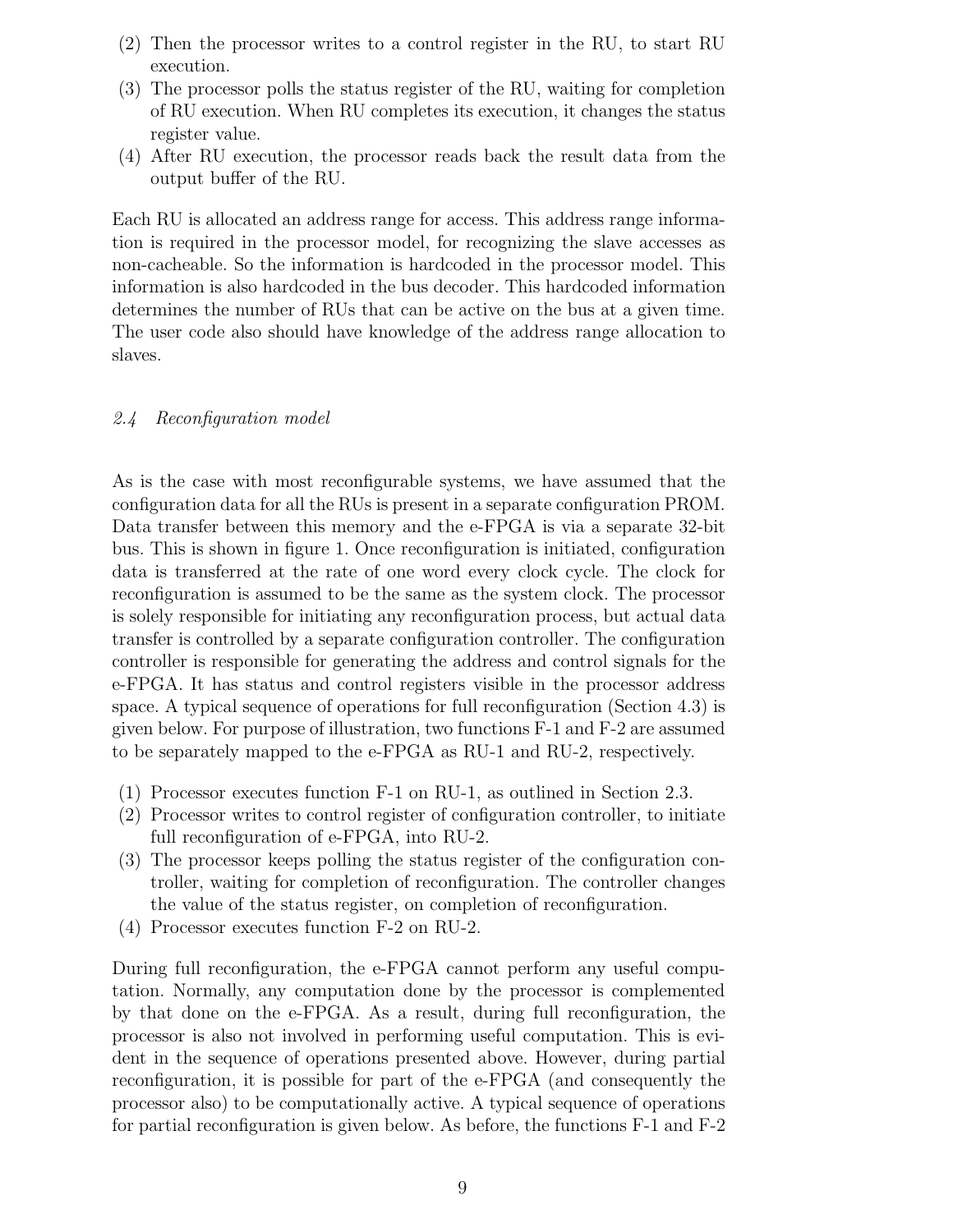are mapped to hardware units RU-1 and RU-2. We assume that RU-1 is already present as the base configuration and the e-FPGA needs to be partially reconfigured to accomodate RU-2. The sequence of operations are

- (1) Processor writes to control register of configuration controller, to initiate the partial reconfiguration of e-FPGA, to accomodate RU-2.
- (2) Processor begins execution of F-1 on RU-1 (if it is not already running).
- (3) During this period, the processor has to poll the status register of the configuration controller, to check if the reconfiguration is complete. It is also possible that RU-1 may require data from memory, which has to be supplied by the processor since the RUs are slaves. The processor may also read back the output buffer of RU-1, to prevent it from overflowing, and then perform some computation on the output data. All these operations are interleaved and they run in parallel with the reconfiguration process.
- (4) The configuration controller updates its status register once the configuration data is transferred.
- (5) The processor starts execution of F-2 on RU-2

We have an RTL model for the configuration data transfer in Verilog HDL. The configuration data size and control sequence is based on the Xilinx XCV-1000 device.

However, the number of cycles needed for configuration data transfer can be predicted accurately. This is unlike the main system bus, where there is an element of unpredictability in the number of bus cycles due to the memory hierarchy and a variable number of RUs on that bus. It is therefore possible to reduce the simulation time by using a simple blocking delay in the verilog module for configuration data transfer. The amount of delay depends on control signals needed to program the e-FPGA and the number of configuration words to be transferred. Doing this reduces the simulation time by about 5% for the examples simulated. The final results are not affected.

## 3 Co-simulation environment

A hardware-software (HW-SW) co-simulator is essential for accurate performance evaluation of bus-based reconfigurable systems (see Section 1). Simulators have been developed for the various co-processor and functional unit based reconfigurable architectures [3,8,4,5,7]. Most of them include 'C' models of the RU in the CPU simulator. We have only come across Zippy [8] as an example of a co-simulator for reconfigurable systems. OneChip [3] and Chimaera [4] have a cycle accurate C-model for the processor, similar to our own, but they model the attached reconfigurable fabric in 'C' itself. Garp has a cycle accurate simulator which models the MIPS processor and the reconfigurable co-processor [23]. Morphosys has simulators for the whole system, in C and separately in VHDL as well [7].

Commercial tools are available for performing hardware-software co-simulation.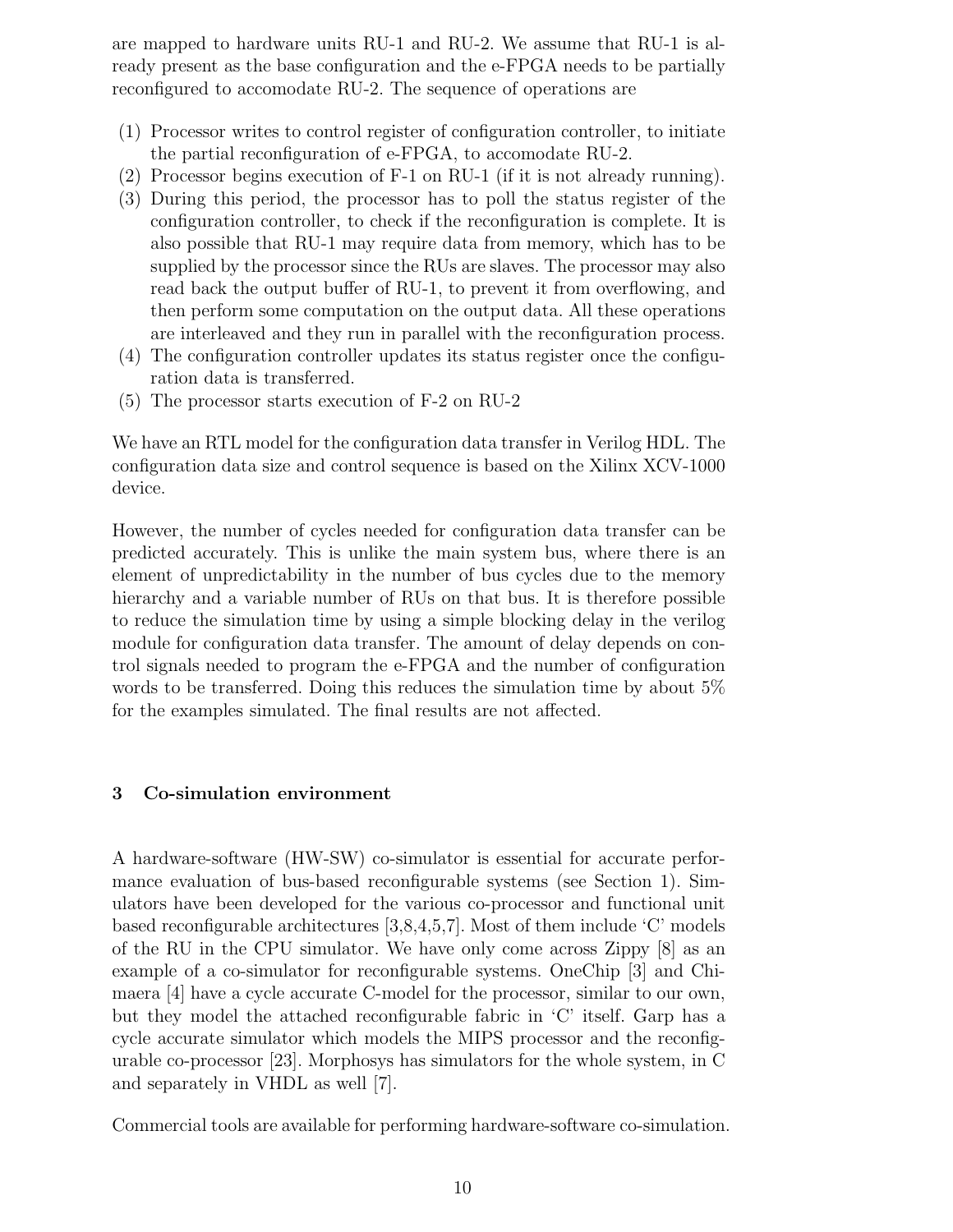These include Seamless from Mentor Graphics [24], CoSim from SGS-Thompson Microelectronics [25] and Celoxica's Nexus PDK [26]. The commercial tools offer instructions set simulators (ISS) for specific commercial processors for the purpose of codesign and co-simulation. While these tools are not meant for reconfigurable systems, they could be modified for our framework. A general simulation environment like Ptolemy can also be used to build a simulator conforming to our requirements [27]. However, we have found it convenient to build a co-simulation environment ourselves, using a C-model for the CPU. Since a VHDL model for the AMBA [11] is available, we have chosen to model the bus in HDL. The RUs are modeled in HDL, since it allows us to plug-in off-the-shelf HDL models into our simulation framework.

In a C-HDL co-simulator like ours, it is possible to run the 'C' and HDL as either a single process or two independent processes. Running them as two independent processes requires inter-process communication (IPC). Among the two approaches, viz., non-IPC and IPC based approaches, non-IPC based approach is fastest, since there is no communication overhead. However, non-IPC based approach has some problems:

- (1) SW processor model may not be compatible with the HW simulator.
- (2) Debugging in a combined binary is difficult.
- (3) In a single-process simulation, the HDL should run as the master and the software model as a slave, being executed as a procedure call. Execution starts at the same point in the procedure, everytime it is called [28]. Processor simulators are not written that way.

This has motivated us to choose the IPC-based approach. The IPC method as well as the HW-SW synchronization details are presented in the following subsections.

## 3.1 Inter-process communication(IPC)

Inter-process communication under Unix based systems can be performed by various methods [29]. Among them, two approaches are: using sockets and using shared memory. In both these approaches, an application programmer interface (API) is available to the programmer, in the 'C' language. Socket based IPC is generally used when the communicating processes are on physically separate machines. Using socket is a very popular approach for HW-SW cosimulation [30–33]. Shared memory based IPC can be used only by processes running on the same machine. Access to the shared memory area is managed by using semaphores.

We have implemented both the methods of IPC. ModelSim 5.7 is used for the HDL simulation. The ModelSim HDL simulator runs as one process while the processor 'C' model runs as another process. The Verilog Procedural Interface (VPI) is used for calling some C routines from HDL. These C routines are necessary for using the inter-process communication API provided by Unix/Linux. The next subsection gives details about the synchronization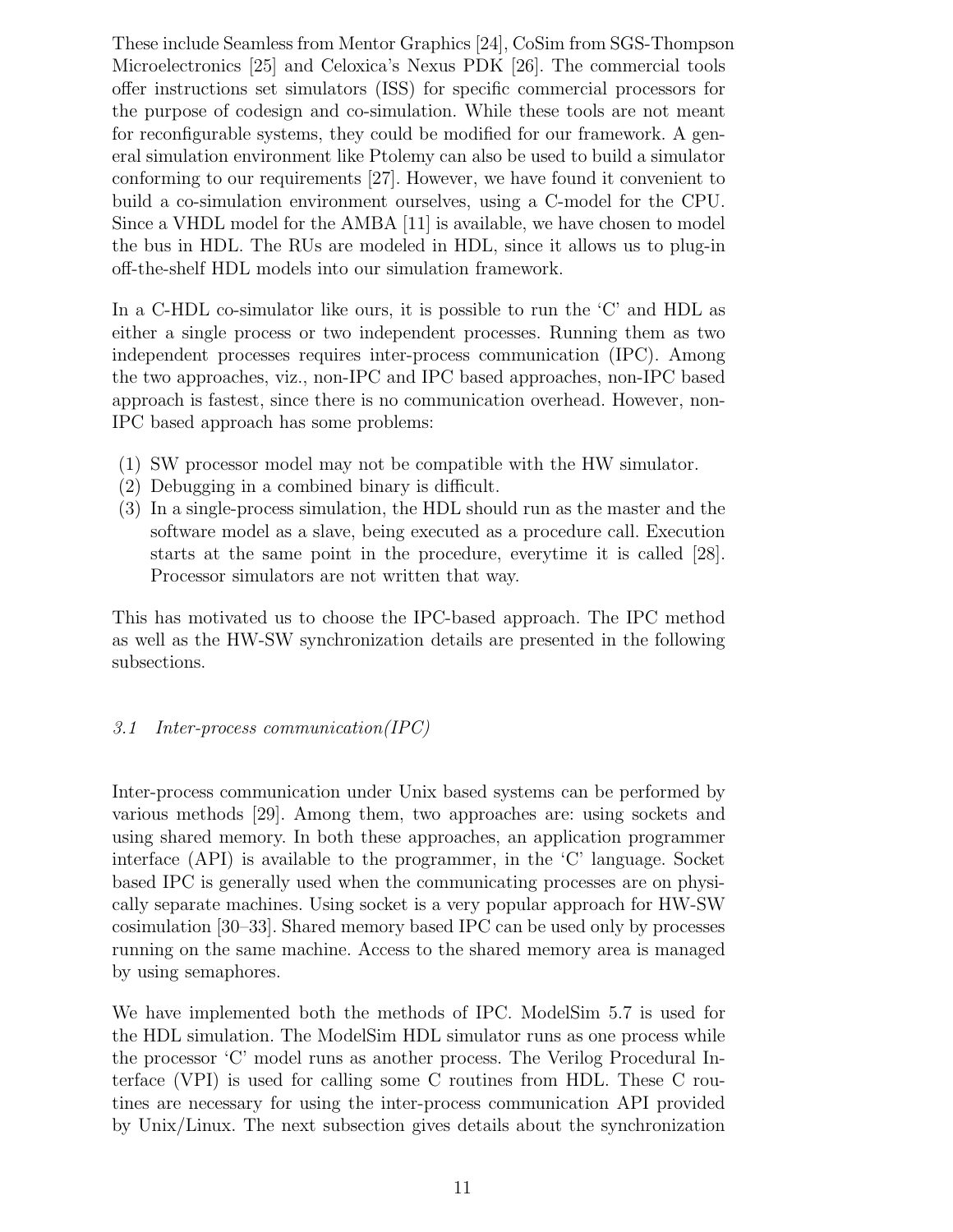mechanism between the communicating processes.

#### 3.2 HW-SW synchronization

As mentioned in section 2.2, the processor bus-master interface is in HDL. The IPC is between the processor 'C' model and the HDL master interface. This communication between C and HDL needs to be synchronized. One approach is that C and HDL exchange messages at every clock tick. This is the approach adopted in [32], for HW-SW co-simulation. This approach incurs lot of synchronization overhead [33]. So, the HDL generally provides an estimate of the number of cycles for which the hardware resource will be busy, so that messages need not be exchanged during those cycles.

The simulation flow is as follows. The HDL simulator is started, and it runs as a "server", waiting for simulation requests from the 'C' model or processor. Simulation time in HDL does not proceed forward. However, 'C' keeps simulating, until a bus access is required. A bus access will be required either for L2 cache line read, L2 cache line write, non-cacheable read or non-cacheable write. When either of these conditions occur, a request is sent from 'C', the "client", to the HDL simulator. The HDL then estimates the number of cycles the bus will be busy, and sends back a conservative skip count N, which tells 'C' that it can simulate for the next N cycles, without performing any message transfer between C and HDL. (If the processor is the only master on the bus, then the processor has continuous ownership of the bus. In that case, the estimate N will be perfect, since the bus protocol is known). After N cycles, the HDL waits for message from C. Again, the HDL simulation time does not proceed forward, until a message from C arrives. In case the bus transaction is not yet completed, the HDL keeps ready another conservative estimate N to be sent back to C. After the message from C arrives, HDL sends N back to C. This goes on back and forth till the bus transaction completes. The HDL then goes into wait mode, waiting for another simulation request from C. The HDL simulator need not keep track of the actual system simulation time.

### 4 RESULTS

Using the simulator, we have looked at the performance of two applications namely, matrix multiplication and Lempel-Ziv compression. First, the speedup that can be obtained for various matrix sizes/input data sizes is studied. This is necessary, because unless reasonable speedup is obtained, it is not worthwhile using reconfiguration. In this case, a base configuration is assumed to be loaded at startup, as it is normally the case for multicontext architectures.

Then a scenario is studied when both the example operations may be required. Two cases are considered. In the first case, the entire e-FPGA is dynamically reconfigured. In the second, the e-FPGA is partially reconfigured, while one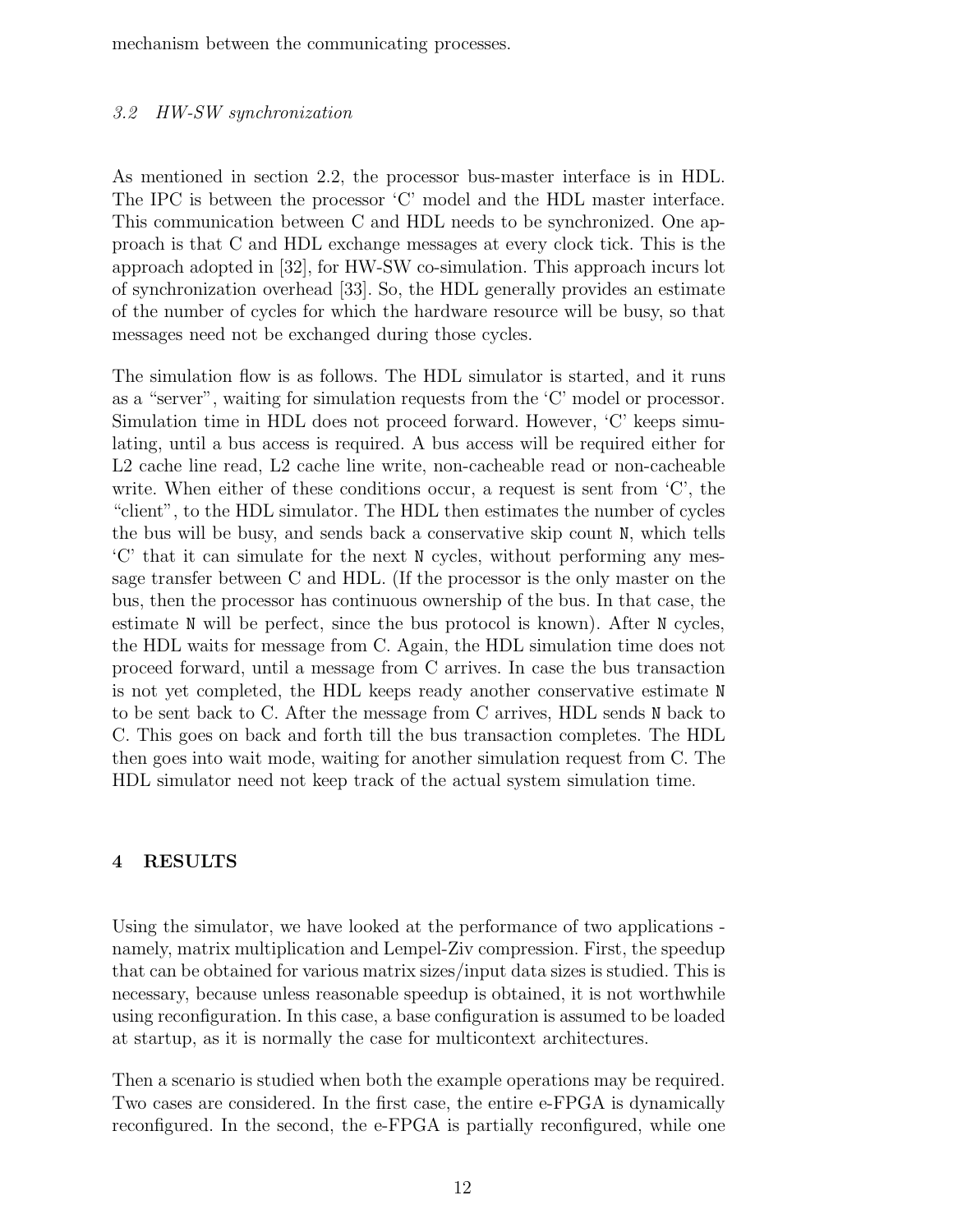| Simulation Parameter       | Value                                                         |  |  |  |
|----------------------------|---------------------------------------------------------------|--|--|--|
| Fetch width                | 4 instructions / cycle                                        |  |  |  |
| Decode width               | 4 instructions / cycle                                        |  |  |  |
| Issue width                | 4 instructions / cycle                                        |  |  |  |
| Commit width               | 4 instructions / cycle                                        |  |  |  |
| Reorder buffer size        | 16 entries                                                    |  |  |  |
| Reservation table size     | 16 entries                                                    |  |  |  |
| Load-Store Q size          | 8 entries                                                     |  |  |  |
| Instruction size           | $32$ -bit                                                     |  |  |  |
| Functional units           | 4 intALUs, 1 intMUL, 2 memory ports, no FP units, 2 mem ports |  |  |  |
| L1 I-cache                 | 16KB, direct mapped, 512 sets, 32-bytes per cache line, LRU   |  |  |  |
| L1 D-cache                 | 16KB, 4-way assoc., 128 sets, 32-bytes per cache line, LRU    |  |  |  |
| $L2$ unified               | 256KB, 4-way assoc., 1024 sets, 64 bytes per cache line, LRU  |  |  |  |
| Write buffer size          | 4 cache lines for L2 and L1 D-cache                           |  |  |  |
| $L1/L2$ bus                | Width L1 cache line, 1-cycle thoughput, 4 cycle latency       |  |  |  |
| L1 hit latency             | 1 cycle                                                       |  |  |  |
| L <sub>2</sub> hit latency | 6 cycles                                                      |  |  |  |

#### Table 1

MASE simulation parameters

application is in progress. Table 1 shows the MASE simulation parameters that we have used for these simulations.

## 4.1 Matrix multiplication

In matrix multiplication A·B, the core computation is performed in the RU, attached to the AHB bus as a slave. The processor takes care of sending input data to the RU and reading back the result data from the RU and storing it in memory. Here it is assumed that the configuration is pre-loaded in the e-FPGA at startup.

To have dynamic reconfiguration and partial reconfigurability, it is advantageous to have architectures that exhibit a high degree of regularity and scalability. We have therefore designed the matrix multiplication unit, so that it can be easily scaled to accomodate various matrix sizes. This architecture is shown in Figure 2. Each attached RU can store a partial row of A and a partial column of B. As seen in Figure 2, each RU can do a 16x16 multiplication. Within each RU there are four MAC units, each shared by four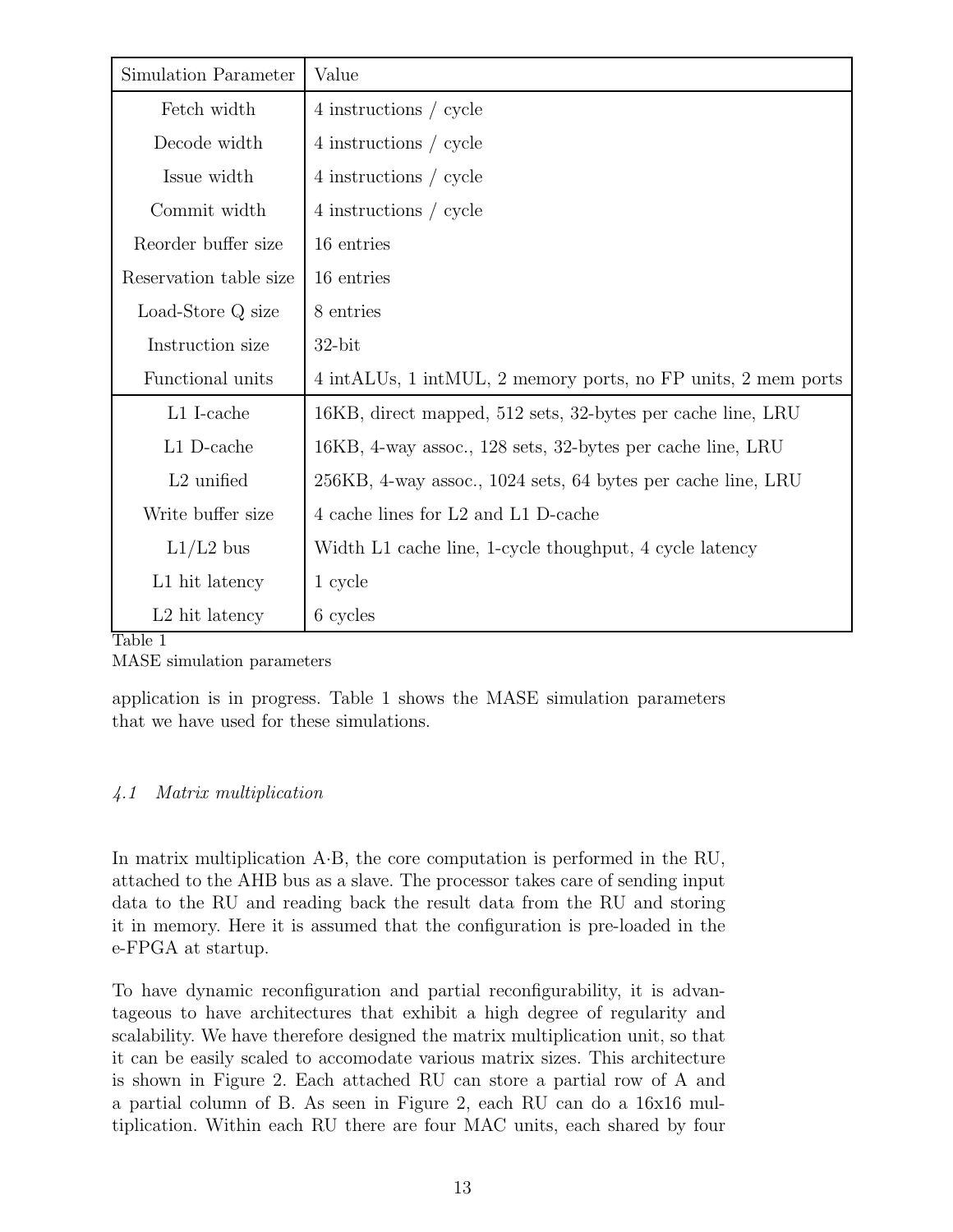**Compute starts at t = 0T**



Fig. 2. Architecture of Matrix Multiplication RU. The numbered boxes are RU modules capable of mulitplying two vectors of length 16 each. The box numbered 1 is enough for 16x16 matrix multiplication, while all the four boxes are required for 64x64 multiplication.

elements. Hence, four clock cycles are required to complete the multiplication. The results of the four MAC units are added in the fifth clock cycle and an additional cycle is required to add the results from various RUs. As shown in figure 2, the RUs are capable of producing one element of result matrix in six clock cycles.

The row and column buffer are mapped to the processor address space. The number of RUs required depends on the row size of A or the column size of B. Another column buffer (not shown) is provided to pre-fetch the next column during computation. The control and status registers for the RU are attached to the APB bus. It can been that the RU architecture shows a high degree of regularity and scalability. This architecture can be easily mapped to a reconfigurable fabric with one column of logic as the basic unit of reconfigurable logic (one example of such a fabric is the Virtex device from Xilinx [13]). This allows us to reconfigure the e-FPGA for different input matrix sizes.

The simulation results are presented in Figure 3, for different sizes of matrices A and B. It is clear that considerable speedup can be obtained, especially for larger sized matrices. Table 2 shows simulation time for a 32x32 matrix. This table gives the simulation time for both the IPC approaches that we have used. It can be seen that the simulation using shared memory IPC is faster. Socket based IPC is especially slow when a lot of bus transactions are present, as for the case using RU for 32x32 multiplication.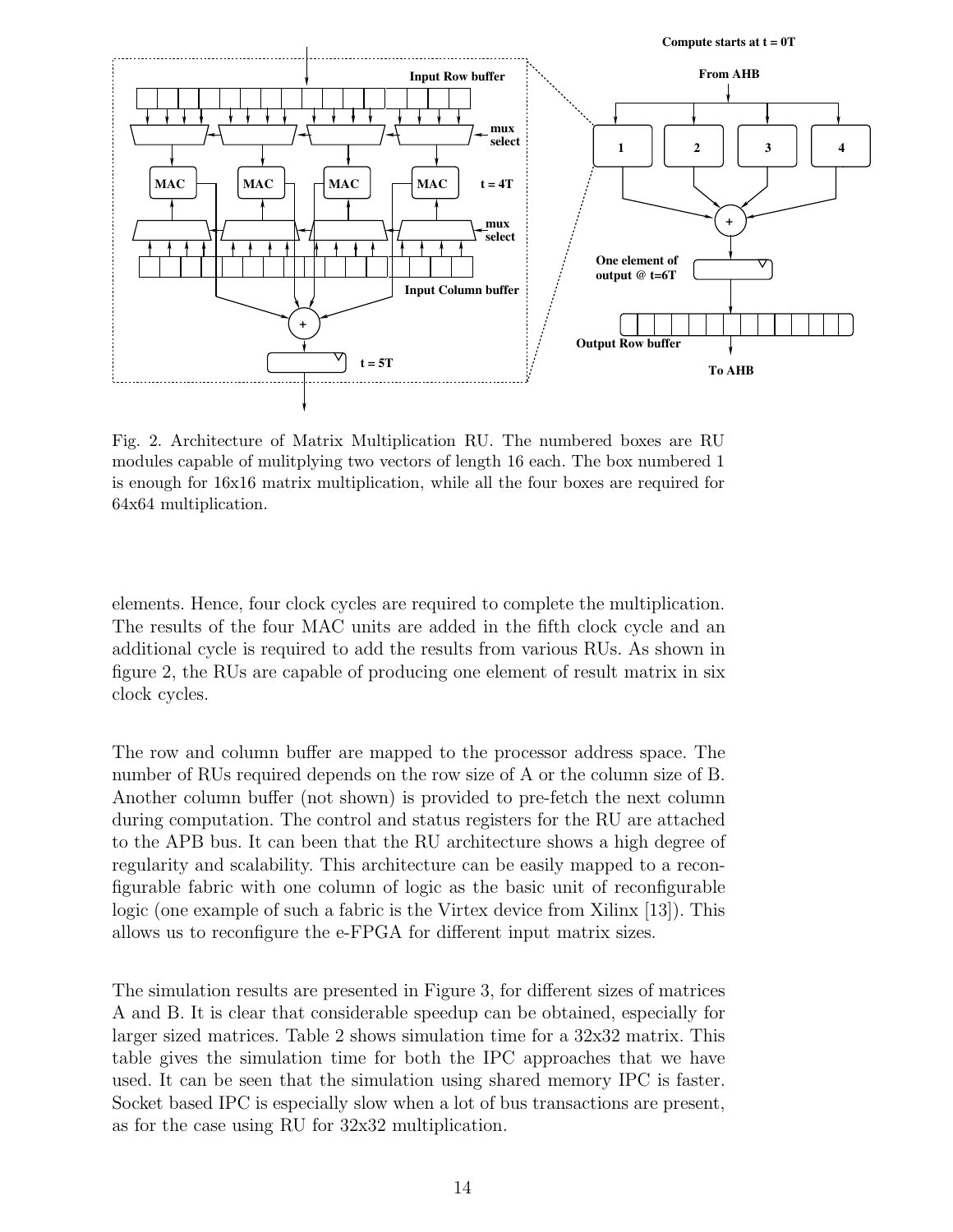| Application            | No. of cycles | Speedup w.r.to SW | Simulation Time (secs) |               |
|------------------------|---------------|-------------------|------------------------|---------------|
|                        |               |                   | TCP sockets            | Shared Memory |
| Matmul $(SW)$ 32x32    | 754244        |                   | 49                     | 40            |
| Matmul $(HW)$ 32x32    | 443913        | 1.7               | 1581                   | 248           |
| LZ77 (SW) $1100$ bytes | 2723745       |                   | 125                    | 73            |
| LZ77 (HW) $1100$ bytes | 251805        | 10.8              | 2768                   | 846           |
| Combined(SW)           | 3480462       |                   |                        |               |

Table 2

Results for simulation run on the co-simulator. All simulations were run on a single, Pentium-3 866MHz computer. Applications marked as SW do not use the RU, while those marked HW use the RU for computation. Simulation times are shown for both socket based IPC and shared memory based IPC



Fig. 3. Simulation results for matrix multiplication example. For 'SW', the RU is not used for multiplication - only memory accesses appear on the bus. For 'HW', the RU is used for computation.

#### 4.2 Lempel-Ziv Compression

The Lempel-Ziv algorithm is a universal algorithm for lossless compression of sequential data. Proposed in 1977 [34], it is commonly referred to as LZ77. LZ77 operates by maintaining a buffer of symbols from the input data/symbol stream. One part of the buffer holds a set of recently encoded symbols. This part of the buffer is known as the search window. The other part of the buffer holds the new symbols received from the data stream, which have not been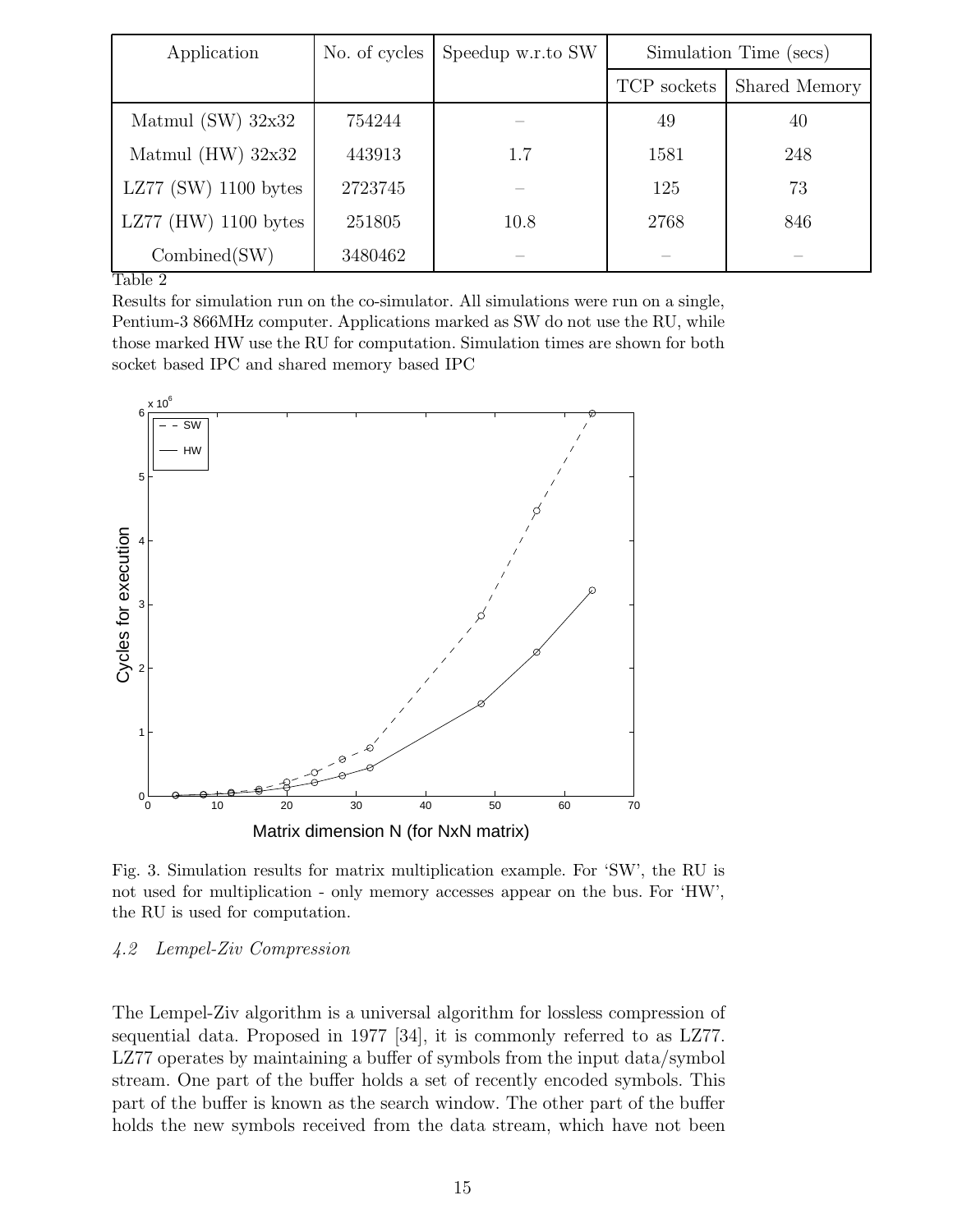

Fig. 4. Architecture of LZ77 compression RU. It is based on the architecture in [35]

encoded. This is the lookahead window. LZ77 achieves compression by locating within the search window, the longest matching string from the lookahead window. The compressed codeword consists of the length of the longest matching string and the pointer to the starting position of the string, in the search window.

LZ77 compression thus involves three key steps: reading data into a buffer, matching data in the buffer and generating a codeword. Since data matching is the most time consuming operation, it is performed in the RU hardware. The other two steps are performed in software. The RU is attached to the AHB bus as a slave. The processor takes care of sending input data to the RU, reading back the result data from the RU and generating the codeword. It is assumed that the configuration for LZ77 is pre-loaded in the e-FPGA at startup.

The architecture of the RU is shown in figure 4. It is based on the architecture presented in [35]. We have added an input FIFO buffer, to facilitate data transfer to the RU, while the RU is executing. The search window size (p) is set to 256 bytes and the lookahead window size (q) is chosen to be 16 bytes. The FIFO size is set to 512 bytes. The FIFO input port is mapped to the processor address space. The status and control registers, attached to the APB bus, are also part of the processor address space. The RU also consists of two internal buffers, each of size  $(p+q)$  bytes. One is the data buffer, which consists of the aforementioned search window and lookahead window. The other buffer is the encoding buffer, which is initialized to the data buffer contents before string matching begins. The encoding buffer is shifted left as the string matching operation parses the search window, searching for the longest matching string. (q-1) comparators are used to compare the lookahead window contents against the encoding buffer contents. The match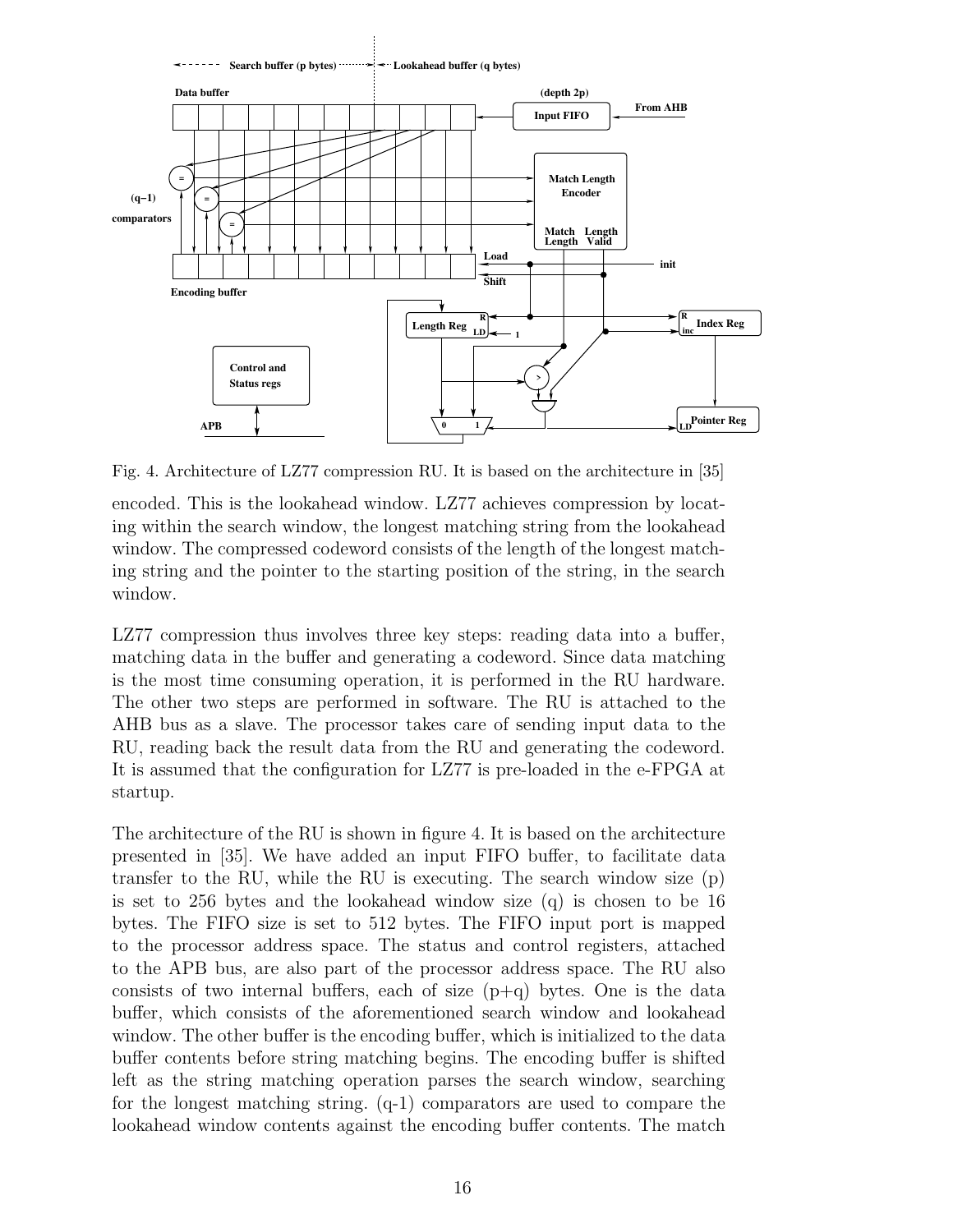length encoder encodes the comparator outputs into a binary value indicating the string match length. The largest value of the match length is maintained in the 'length register', which is mapped to the processor address space. The 'index register' indicates the starting position of the string currently being compared, in the search window. The index register is incremented every time the encoding buffer is shifted. The 'pointer register' holds that value of the index register which corresponds to the largest length. The length and pointer registers are accessible to the processor.

The following sequence of operations are repeatedly performed till the input data is exhausted:

- (1) Processor writes data to the input FIFO of the RU, then initiates string matching by writing to the control register of the RU.
- (2) Data is read sequentially from the input FIFO into the data buffer (figure 4)
- (3) The data buffer contents are loaded into the encoding buffer.
- (4) The string matching operation begins. The encoding buffer is shifted left, till the whole search window is exhausted. The processor continues to write data to the FIFO in the meanwhile.
- (5) String matching finishes. The length register and pointer register have the required values. The status register value indicates that operation has completed.
- (6) Processor reads the length and pointer values from the RU and then encodes them into a codeword.

We see that string matching in LZ77 involves byte level operations. Doing it in software is an inefficient use of the 32-bit processor. Further, performing the string matching on the processor entails repeated fetching of data, as the search window is parsed. This repeated data fetch is avoided when string matching is performed in the RU. Therefore we expect significant speedup when LZ77 is performed using the RU. The simulation results are presented in Figure 5, for different input data sizes. As expected, large amounts of speedup are displayed, when the RU is used. In fact, the speedup obtained for LZ77 is much greater than the speedup obtained for matrix multiplication.

Table 2 shows simulation time for data size of 1100 bytes. It shows the simulation time for both the IPC approaches we have used. Again, it can be seen that simulation using shared memory IPC is faster.

# 4.3 Combined matrix multiplication and LZ77

We simulated both LZ77 compression and 32x32 matrix multiplication combined together as a single application. We have taken the base configuration in the e-FPGA to be that of LZ77 RU. The simulations were done assuming that the e-FPGA is similar to Xilinx Virtex XCV-1000. The area of this device is not sufficient to hold both the 32x32 multiplication and the LZ77 RUs at the same time. The following two cases were simulated.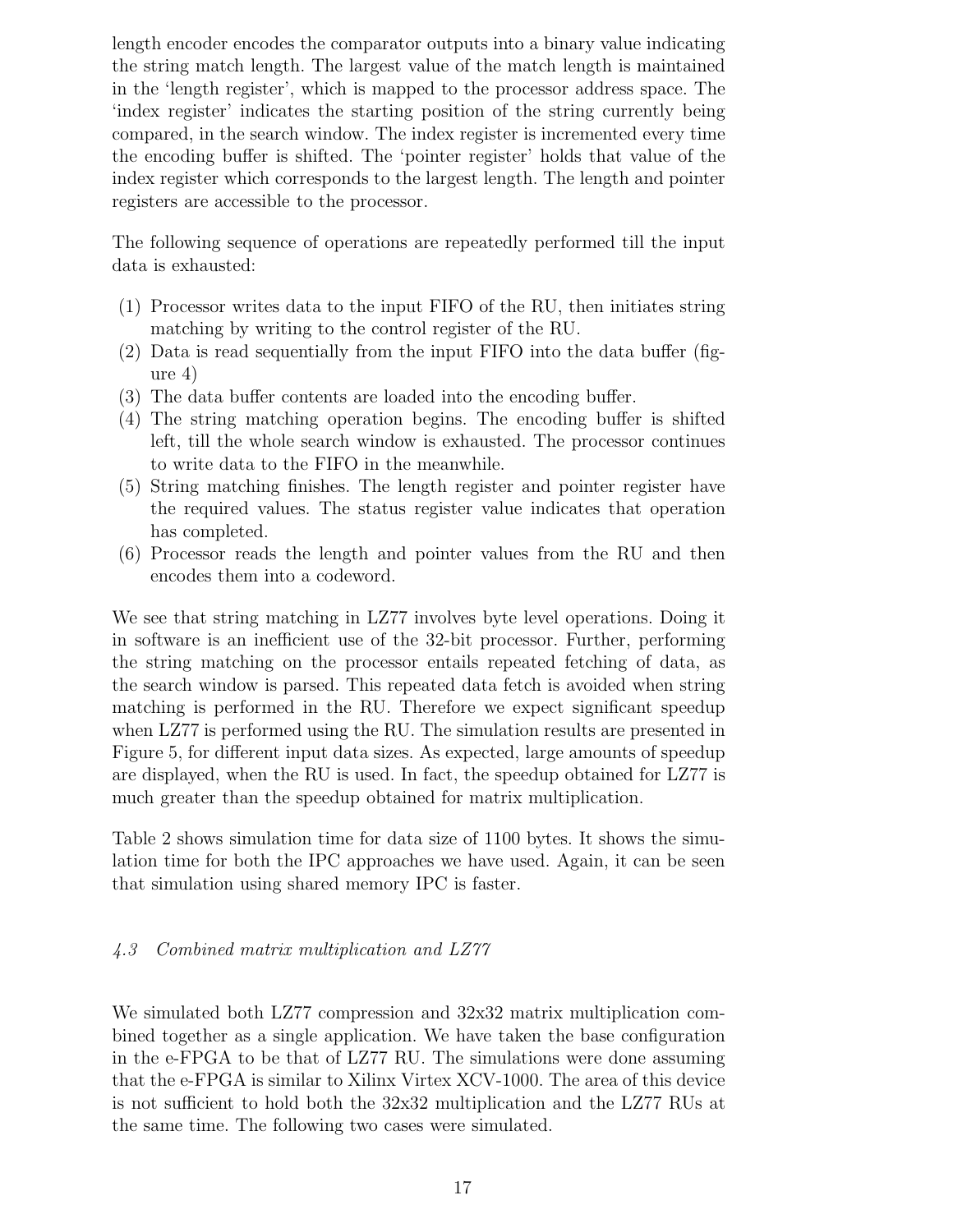

Fig. 5. Simulation results for LZ77 example. For 'SW', the RU is not used for LZ77 compression - only memory accesses appear on the bus. For 'HW', the RU is used for LZ77.

- (1) Perform LZ77 compression completely, followed by 32x32 multiplication, using the following sequence of steps
	- (a) Perform LZ77 compression (base configuration is for LZ77). When the requirement for matrix multiplication arises in-between, register the request.
	- (b) Do a context-switch, i.e, completely reconfigure the e-FPGA to accomodate the 32x32 multiplication RU.
	- (c) Perform 32x32 multiplication
- (2) Partially reconfigure the e-FPGA to accomodate 16x16 multiplication RU, while executing LZ77. The steps are given below:
	- (a) Start performing LZ77 compression (base configuration is for LZ77)
	- (b) After a short while, when requirement for matrix multiplication arises, initiate partial reconfiguration of the e-FPGA to accomodate the 16x16 multiplication RU. Continue LZ77 compression in parallel.
	- (c) As soon as partial reconfiguration completes, do both LZ77 and matrix multiplication in an interleaved manner. The 32x32 matrix multiplication is done using the 16x16 multiplication RU.

It may be noted that a third possibility exists, wherein the base configuration itself holds both LZ77 RU as well as the 16x16 multiplication RU, in anticipation that multiplication may be required later. In that case there is no need for reconfiguration itself, and in itself is an example of static configuration rather than dynamic reconfiguration.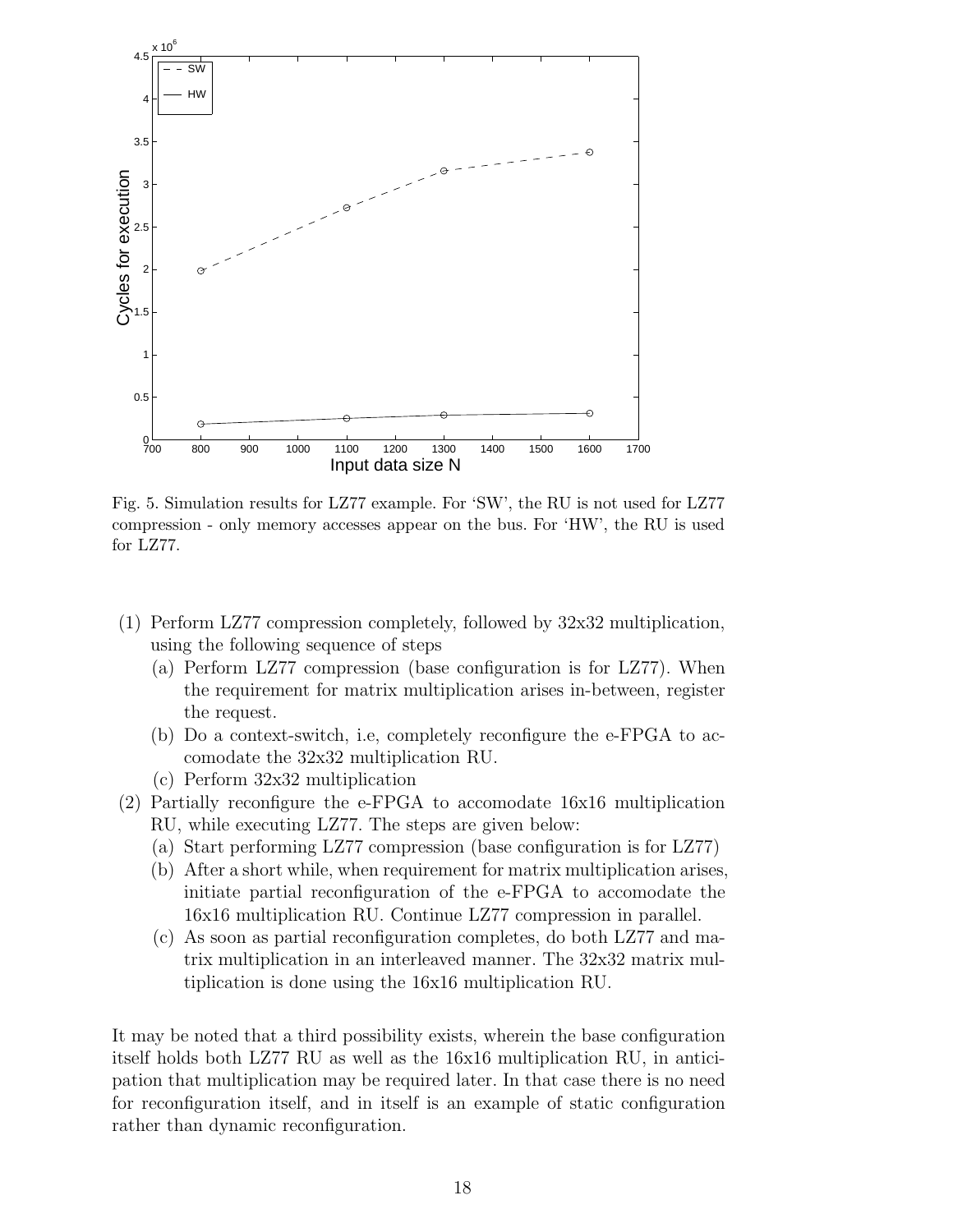In case 1, reconfiguration latency is high due to full reconfiguration, although the matrix multiplication takes lesser time since it has a large RU allocated. In case 2 , the reconfiguration time is low and LZ77 computation can proceed during the partial reconfiguration process, but matrix multiplication takes longer time since it has a smaller RU allocated to it.

Xilinx Core Generator was used to obtain estimates of the number of CLBs used by the different RUs. XCV-1000 requires 6,127,744 bits to configure the whole device. The 32x32 multiplication RU occupies almost the full device, 16x16 multiplication occupies about 50% of the the device, while the LZ77 RU requires 5% of the device. Table 3 gives the results. We see that best performance in terms of total execution time is obtained, when we employ partial reconfiguration.

We have repeated the simulations for case 1 and case 2, for performing LZ77 compression and 64x64 matrix multiplication. We have appropriately scaled up the e-FPGA size to correspond to double of Xilinx Virtex XCV-1000, in terms of number of CLBs. The area of this hypothetical device is not sufficient to hold both the 64x64 multiplication and the LZ77 RUs at the same time. However, it can accomodate the RUs for 32x32 multiplication and LZ77. The results obtained are given in Table 4. Here we see that doing a full reconfiguration is a better alternative to partial reconfiguration, as regards the total number of cycles for execution.

The result in Table 3 indicates that it is possible to obtain better performance, by employing partial reconfiguration. Table 4 however warns us that, this need not always be the case. We see that one of the important factors is the reconfiguration time relative to the actual application execution time and the associated overhead. The overhead consists of both bus cycles as well as the additional cycles required for operations to be performed in software when a smaller RU is used. When the 64x64 matrix multiplication is performed using 32x32 multiplication RU, the overhead due to using the smaller RU turns out to be much larger. So in this case, full reconfiguration takes approximately 400,000 cycles less than partial reconfiguration and is the better option.

It may be noted that in the literature, there exist examples of multi-context architectures with smaller reconfiguration times than the representative values considered here. For example, Zippy [8] has a reconfigurable fabric that allows for a single-cycle context switch.

## 5 Conclusions

We have presented the issues involved in coupling reconfigurable units to a superscalar processor, in a bus-based system. We have developed a cycle-accurate co-simulator for such a system. Simulation results have been presented for three examples, viz, matrix multiplication, Lempel Ziv compression and a combination of both, employing full/partial reconfiguration. In all the cases,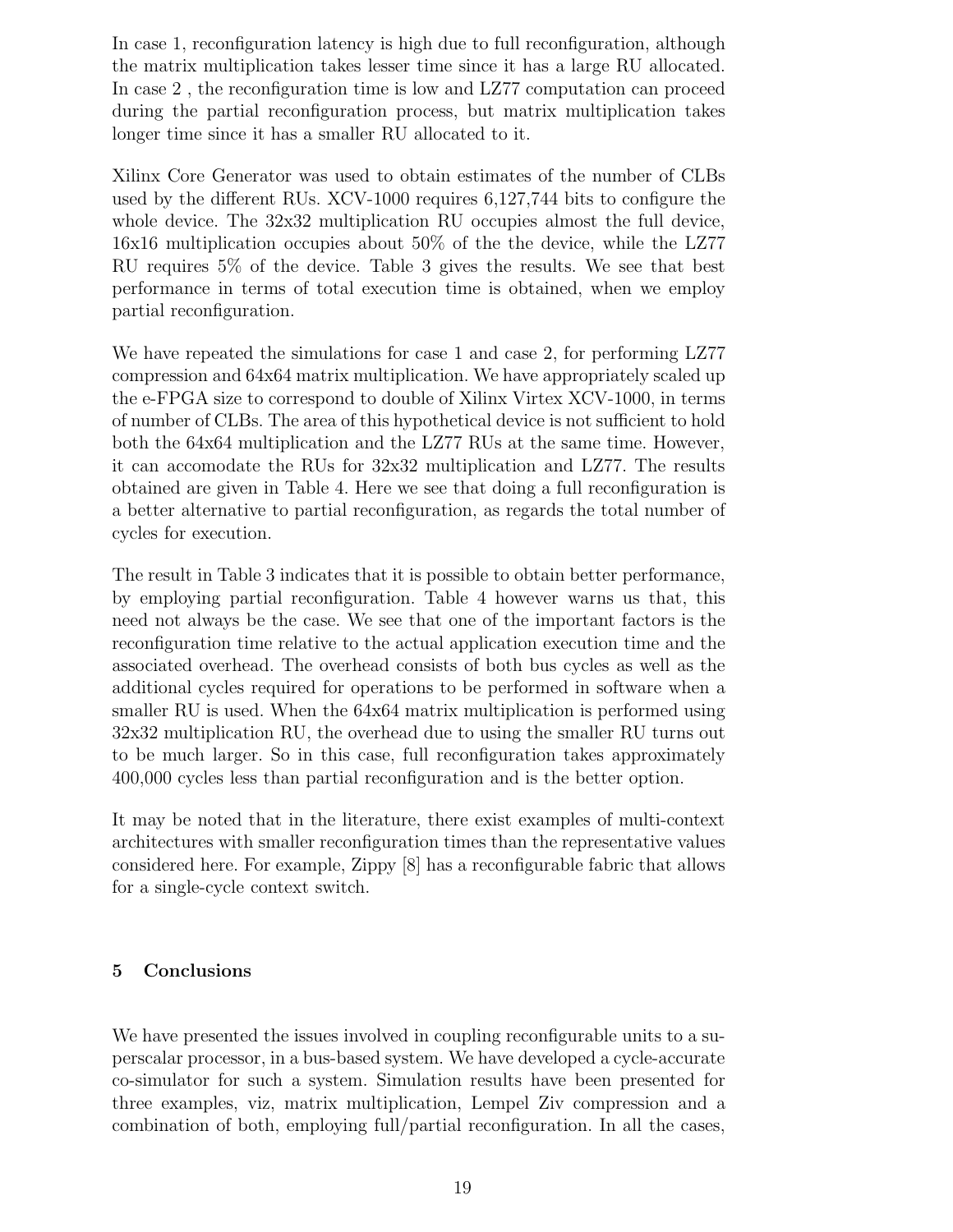| Case                    | Reconfig<br>cycles | Total<br>cycles | Speedup<br>$w.r.to$ SW | Bus cycles |
|-------------------------|--------------------|-----------------|------------------------|------------|
| Pure SW                 |                    | 3480462         |                        | 9435       |
| Full reconfig           | 191492             | 879768          | 3.96                   | 401732     |
| Partial reconfig<br>ി പ | 95746              | 819635          | 4.25                   | 261869     |

Table 3

Combined LZ77 and 32x32 matrix multiplication, with reconfiguration. Full reconfiguration requires  $6,127,744$  bits or 191492 words of configuration data. A  $50\%$ reconfiguration correspondingly requires around 95746 words. Configuration data is transferred one word per clock cycle

| $\text{Case}$                                              | Reconfig<br>cycles | Total<br>cycles | $\begin{array}{c} \text{Speedup} \\ \text{w.r.to SW} \end{array}$ | Bus cycles |
|------------------------------------------------------------|--------------------|-----------------|-------------------------------------------------------------------|------------|
| Pure SW                                                    |                    | 8726493         |                                                                   | 19227      |
| Full reconfig                                              | 382984             | 3864819         | 2.26                                                              | 1061409    |
| Partial reconfig<br>$\mathbf{1}$ $\mathbf{1}$ $\mathbf{1}$ | 191492             | 4275367         | 2.04                                                              | 805219     |

Table 4

Combined LZ77 and 64x64 matrix multiplication, with reconfiguration. Full reconfiguration requires 12,255,488 bits or 382984 words of configuration data. A 50% reconfiguration correspondingly requires around 191492 words. Configuration data is transferred one word per clock cycle

speedup compared to pure software implementation has been demonstrated.

In our simulator, the processor is modeled in 'C' and the bus and reconfigurable units are modeled in HDL. This has some advantages and limitations. Modeling everything in 'C' will make the simulator faster. However, we have chosen the given approach so that off-the-shelf HDL models can be directly integrated into our simulator. We see that there is a trade-off between the simulation speed and the flexibility of adding HDL models. Ideally, we need a hierarchy of models within the simulation environment so that user can explore design trade offs at various levels. This requires further work. As regards simulation time, our results indicate that HW-SW cosimulation based on shared memory IPC is better. Although socket based IPC has been used previously in several simulators [30–33], our results show that it is not worthwhile, unless simulations need the 'C' and HDL processes to run on different machines.

In a bus-based reconfigurable system, our results indicate that the best results are not always obtained with partial reconfiguration. Speedup obtained depends on the reconfiguration overhead and software overhead that occurs when a smaller reconfigurable unit is used. Predicting which type of reconfiguration gives better results requires further study.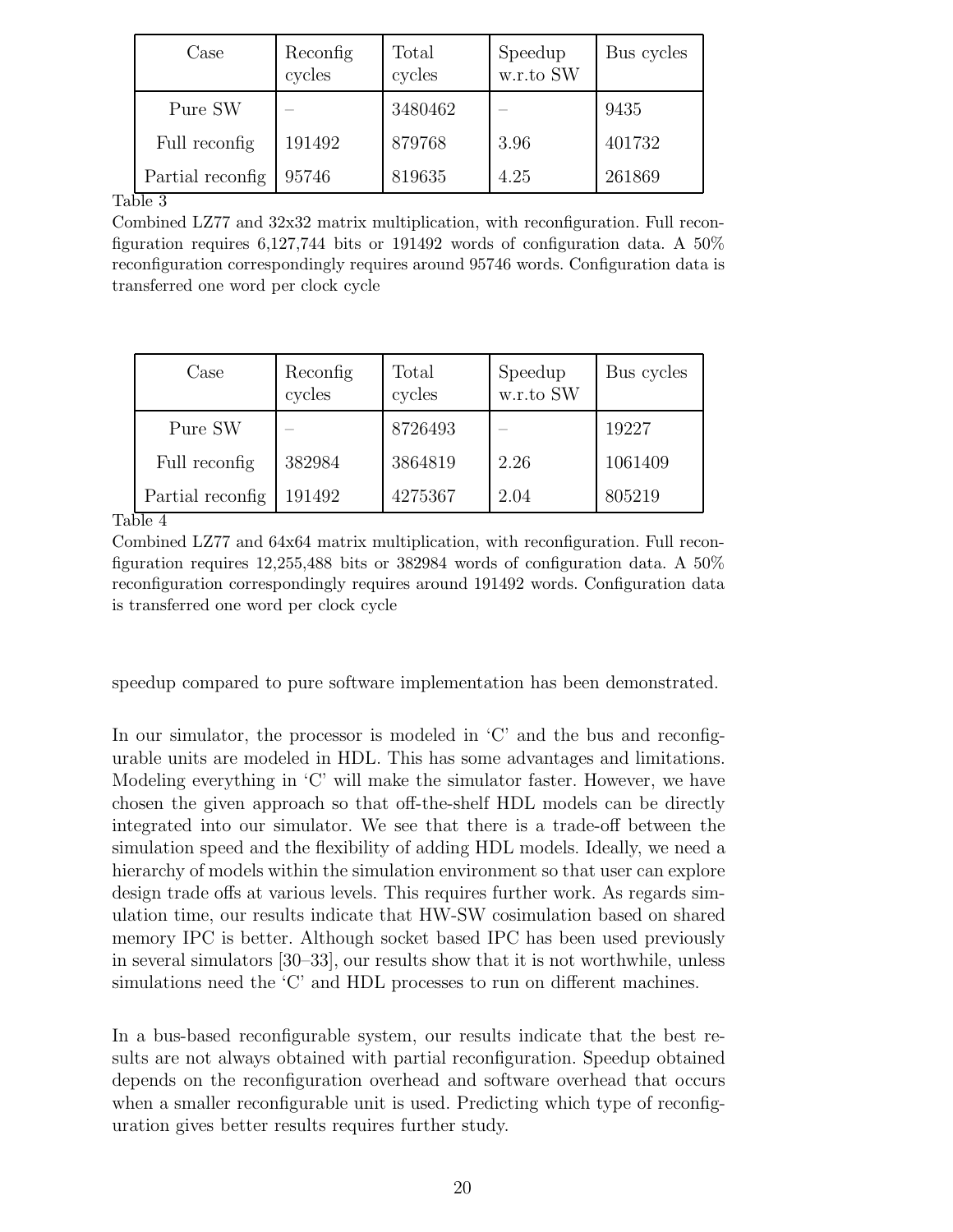## 6 Acknowledgement

The authors would like to thank the editors of the Microprocessors and Microsystems Special Issue on FPGAs, for providing an opportunity to submit this paper and encouraging them to submit the manuscript to the regular issue with modifications. The authors also thank the anonymous reviewers of the special issue, for their critical comments and suggestions.

#### References

- [1] A. DeHon, DPGA-Coupled Microprocessors: Commodity ICs for the Early 21st Century, in: D. A. Buell, K. L. Pocek (Eds.), IEEE Workshop on FPGAs for Custom Computing Machines, IEEE Computer Society Press, Los Alamitos, CA, 1994, pp. 31–39.
- [2] K. Compton, S. Hauck, Reconfigurable Computing: A Survey of Systems and Software, ACM Computing Surveys 34 (2) (2002) 171–210.
- [3] J. E. Carrillo, P. Chow, The Effect of Reconfigurable Units in Superscalar Processors, in: Ninth ACM International Symposium on Field-Programmable Gate Arrays (FPGA'01), ACM/SIGDA, 2001, pp. 141–150.
- [4] S. Hauck, T. W. Fry, M. M. Hosler, J. P. Kao, The Chimaera Reconfigurable Functional Unit, in: K. L. Pocek, J. Arnold (Eds.), IEEE Symposium on FPGAs for Custom Computing Machines, IEEE Computer Society Press, Los Alamitos, CA, 1997, pp. 87–96.
- [5] J. R. Hauser, J. Wawrzynek, Garp: A MIPS Processor with a Reconfigurable Coprocessor, in: K. L. Pocek, J. Arnold (Eds.), IEEE Symposium on FPGAs for Custom Computing Machines, IEEE Computer Society Press, Los Alamitos, CA, 1997, pp. 12–21.
- [6] T. Miyamori, K. Olukotun, REMARC: Reconfigurable Multimedia Array Coprocessor (abstract), in: 1998 ACM/SIGDA Sixth International Symposium on Field Programmable Gate Arrays, 1998, p. 261.
- [7] H. Singh, M.-H. Lee, G. Lu, F. J. Kurdahi, N. Bagherzadeh, E. M. C. Filho, Morphosys: An Integrated Reconfigurable System for Data-Parallel and Computation-Intensive Applications, IEEE Transactions on Computers 49 (5) (2000) 465–481.
- [8] R. Enzler, C. Plessl, M. Platzner, Co-simulation of a Hybrid Multi-Context Architecture, in: 3rd International Conference on Engineering of Reconfigurable Systems and Algorithms (ERSA), CSREA Press, 2003, pp. 174–180.
- [9] S. C. Goldstein, H. Schmit, M. Moe, M. Budiu, S. Cadambi, R. R. Taylor, R. Laufer, Piperench: A Coprocessor for Streaming Multimedia Acceleration, in: Proceedings of the 26th International Symposium on Computer Architecture, 1999, pp. 28–39.
- [10] M. Borgatti, F. Lertora, B. Forˆet, L. Calf, A Reconfigurable System Featuring Dynamically Extensible Embedded Microprocessor, FPGA and Customizable I/O, IEEE Journal of Solid-State Circuits 38 (3) (2003) 521–529.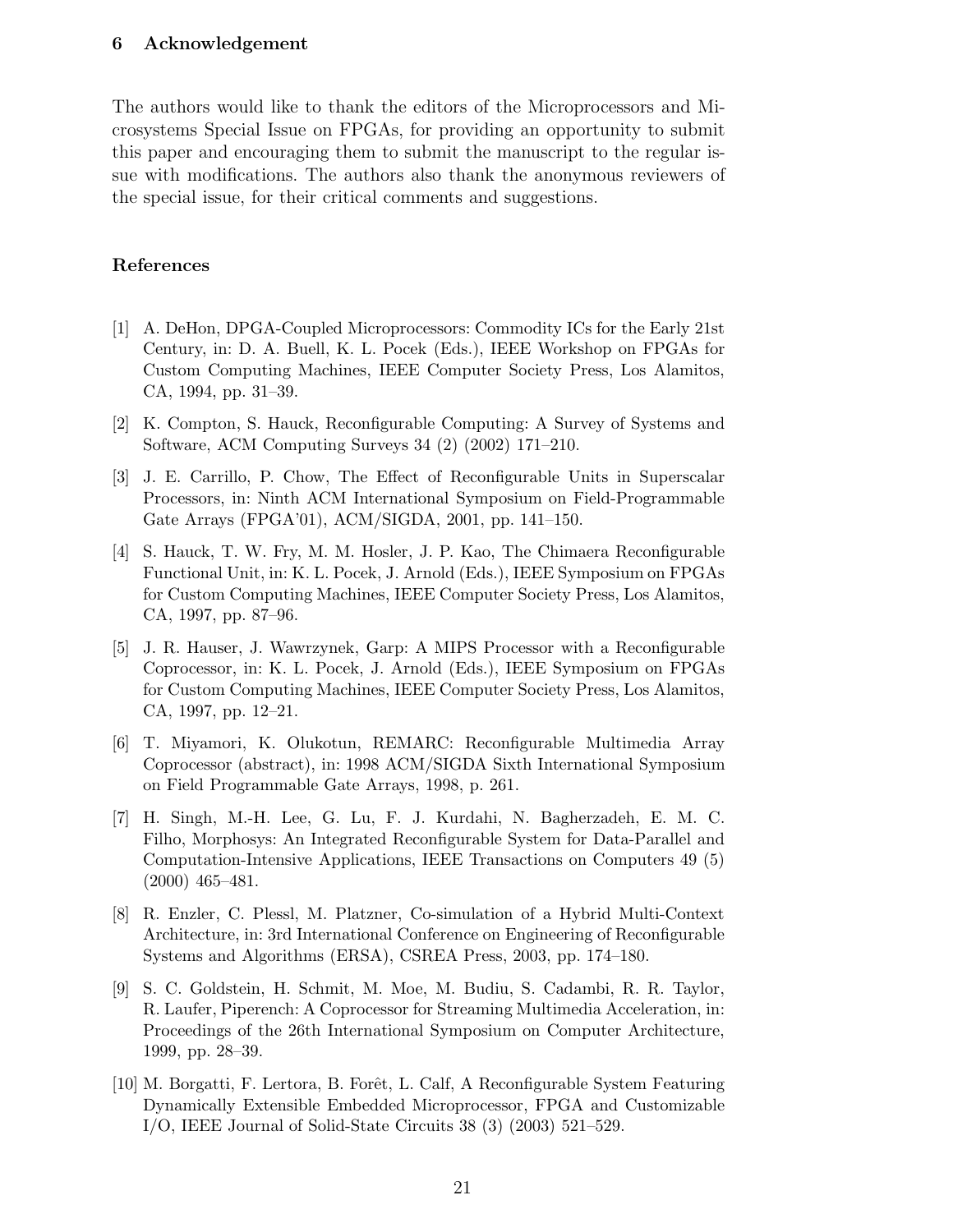- [11] ARM Ltd., AMBA Specification (Rev 2.0), ARM IHI 0011A (May 1999).
- [12] K. Bondalapati, V. K. Prasanna, Reconfigurable Computing Systems, Proceedings of the IEEE 90 (7) (2002) 1201–1217.
- [13] Xilinx Programmable Logic Devices, FPGA and CPLD, World Wide Web, http://www.xilinx.com (2003).
- [14] A. Pelkonen, K. Masselos, M. Cupák, System-Level Modeling of Dynamically Reconfigurable Hardware with SystemC, in: International Parallel and Distributed Processing Symposium (IPDPS 03), 2003, pp. 174–181.
- [15] J. L. Hennessy, D. A. Patterson, Computer Architecture: A Quantitative Approach, Morgan Kaufmann Publishers, 1990.
- [16] E. Larson, S. Chatterjee, T. Austin, MASE: A Novel Infrastructure for Detailed Microarchitectural Modeling, in: IEEE International Symposium on Performance Analysis of Systems and Software, 2001, pp. 1–9.
- [17] AMBA 2.0 specification on the ARM website, World Wide Web, http://www. arm.com/products/solutions/AMBA\_Spec.html.
- [18] R. Maestre, F. Kurdahl, M. Fernandez, R. Hermida, N. Bagherzadeh, H. Singh, A formal approach to context scheduling for multicontext reconfigurable architectures, IEEE Transactions on Very Large Scale Integration (VLSI) Systems 9 (1) (2001) 173–185.
- [19] Xilinx Inc., XAPP151: Virtex Series Configuration Architecture User Guide, application Note: Virtex Series (March 2003).
- [20] C. J. Hughes, V. S. Pai, P. Ranganathan, S. V. Adve, RSIM: Simulating Shared-Memory Multiprocessors with ILP Processors, IEEE Computer 35 (2) (2002) 40–49.
- [21] D. Burger, T.Austin, The SimpleScalar Toolset Version 2.0, Tech. Rep. 1342, University of Wisconsin, Computer Sciences, http://www.simplescalar.com (June 1997).
- [22] The Leon2 Processor Users Manual, World Wide Web, www.gaisler.com (2003).
- [23] J. R. Hauser, Augmenting a Processor with Reconfigurable Hardware, Ph.D. thesis, University of California, Berkeley (2000).
- [24] Seamless Hardware/Software Co-Verification Datasheet, Mentor Graphics Corporation, www.mentor.com/seamless/datasheets/index.html (2003).
- [25] C. Liem, F. Nacabal, C. Valderrama, P. Paulin, A. Jerraya, System-on-a-chip Cosimulation and Compilation, IEEE Design and Test of Computers 14 (2) (1997) 16–25.
- [26] Nexus PDK Co-Design and Co-Verification Tool Suite Data Sheet, Celoxica Ltd., http://www.celoxica.com/products/tools/nexus-pdk.asp (2003).
- [27] J. Liu, M. Lajolo, A. Sangiovanni-Vincentelli, Software Timing Analysis Using HW/SW Cosimulation and Instruction Set Simulator (1998).
- [28] H. Hubert, A Survey of HW/SW Cosimulation Techniques and Tools, Master's thesis, Royal Inst. of Tech., Stockholm, Sweden (June 1998).